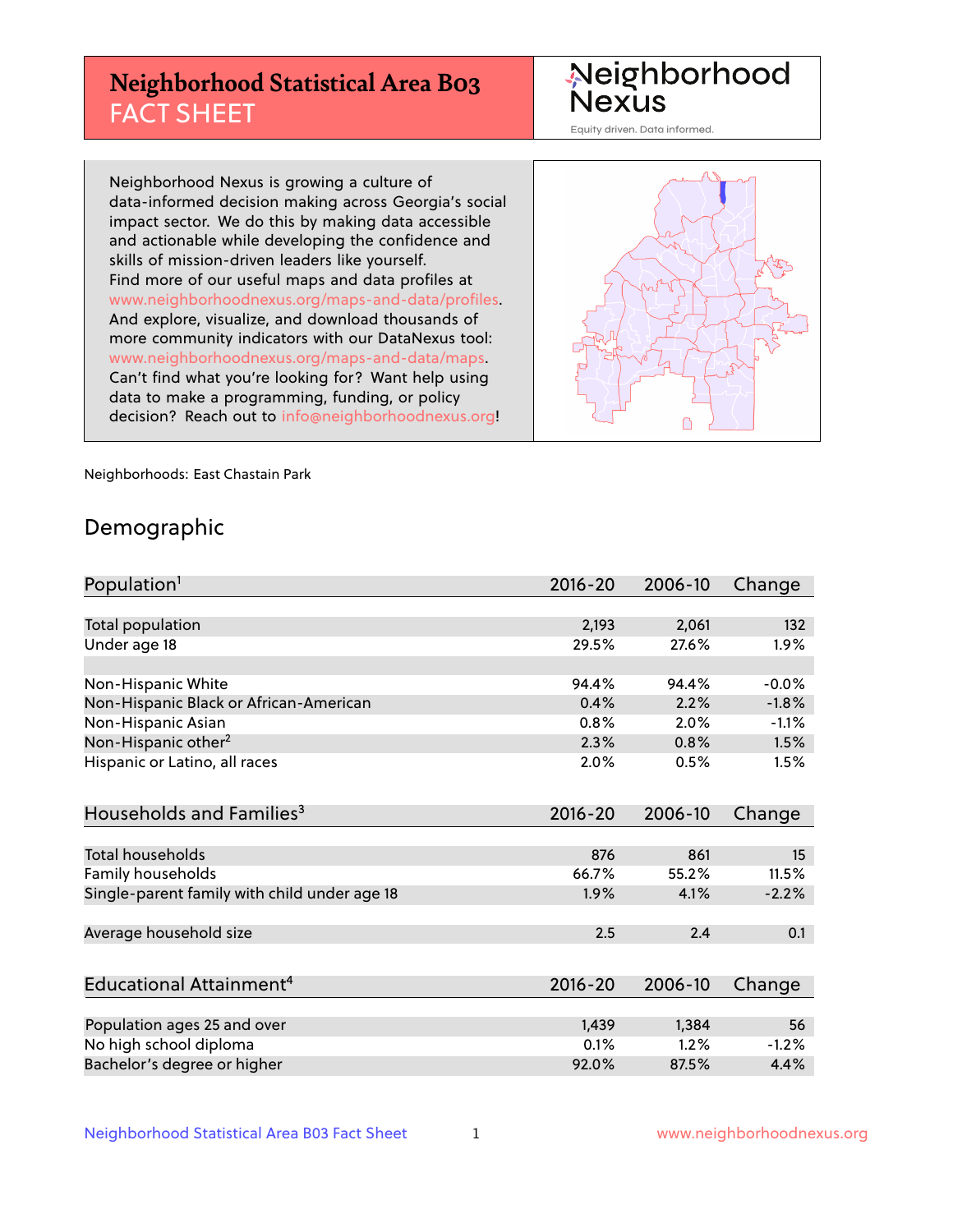## Change Measures, continued...

| Employment <sup>5</sup>                                 | $2016 - 20$ | 2006-10   | Change   |
|---------------------------------------------------------|-------------|-----------|----------|
| Total workers residing in Neighborhood Statistical Area | 940         | 686       | 254      |
| Workers with earnings \$1250/month or less              | 10.6%       | 12.5%     | $-1.9%$  |
| Workers with earnings \$1251/month to \$3333/month      | 15.9%       | 21.4%     | $-5.6%$  |
| Workers with earnings greater than \$3333/month         | 73.5%       | 66.0%     | 7.5%     |
|                                                         |             |           |          |
| Total jobs located in Neighborhood Statistical Area     | 1,400       | 1,096     | 304      |
| Jobs with earnings \$1250/month or less                 | 28.4%       | 37.4%     | $-9.0%$  |
| Jobs with earnings \$1251/month to \$3333/month         | 35.7%       | 38.7%     | $-3.0%$  |
| Jobs with earnings greater than \$3333/month            | 35.9%       | 23.9%     | 12.0%    |
|                                                         |             |           |          |
| Jobs/workers ratio                                      | 1.5         | 1.6       | $-0.1$   |
|                                                         |             |           |          |
| Income and Poverty <sup>6</sup>                         | $2016 - 20$ | 2006-10   | Change   |
|                                                         |             |           |          |
| Median household income                                 | \$196,305   | \$119,136 | \$77,169 |
|                                                         |             |           |          |
| Population for whom poverty status is determined        | 2,192       | 2,061     | 131      |
| Population below poverty                                | 3.4%        | 2.3%      | 1.1%     |
| Housing'                                                | $2016 - 20$ | 2006-10   | Change   |
|                                                         |             |           |          |
| Total housing units                                     | 979         | 1,057     | $-79$    |
| Occupied housing units                                  | 89.6%       | 81.5%     | 8.1%     |
| Vacant housing units                                    | 10.4%       | 18.5%     | $-8.1%$  |
|                                                         |             |           |          |
| Occupied housing units                                  | 876         | 861       | 15       |
| Owner occupied housing units                            | 72.3%       | 72.7%     | $-0.3%$  |
| Renter occupied housing units                           | 27.7%       | 27.3%     | 0.3%     |
|                                                         |             |           |          |
| Access to a Vehicle <sup>8</sup>                        | $2016 - 20$ | 2006-10   | Change   |
|                                                         |             |           |          |
| Occupied housing units                                  | 876         | 861       | 15       |
| No vehicle available                                    | 0.0%        | 2.6%      | $-2.6%$  |
|                                                         |             |           |          |
| Crime Rates, per 10,000 Population <sup>9</sup>         | 2017-21     | 2012-16   | Change   |
|                                                         |             |           |          |
| All Part I crimes                                       | 270.0       | 223.8     | 46.2     |
| Violent crime                                           | 11.9        | 13.0      | $-1.1$   |
| Murder                                                  | 0.9         | 0.0       | 0.9      |
| Robbery                                                 | 6.4         | 11.9      | $-5.5$   |
| Aggravated assault                                      | 4.6         | 1.1       | 3.5      |
| Property crime                                          | 258.1       | 210.8     | 47.3     |
| <b>Burglary</b>                                         | 20.1        | 54.1      | $-34.0$  |
| Larceny                                                 | 200.7       | 138.4     | 62.3     |
| Vehicle theft                                           | 37.4        | 18.4      | 19.0     |
|                                                         |             |           |          |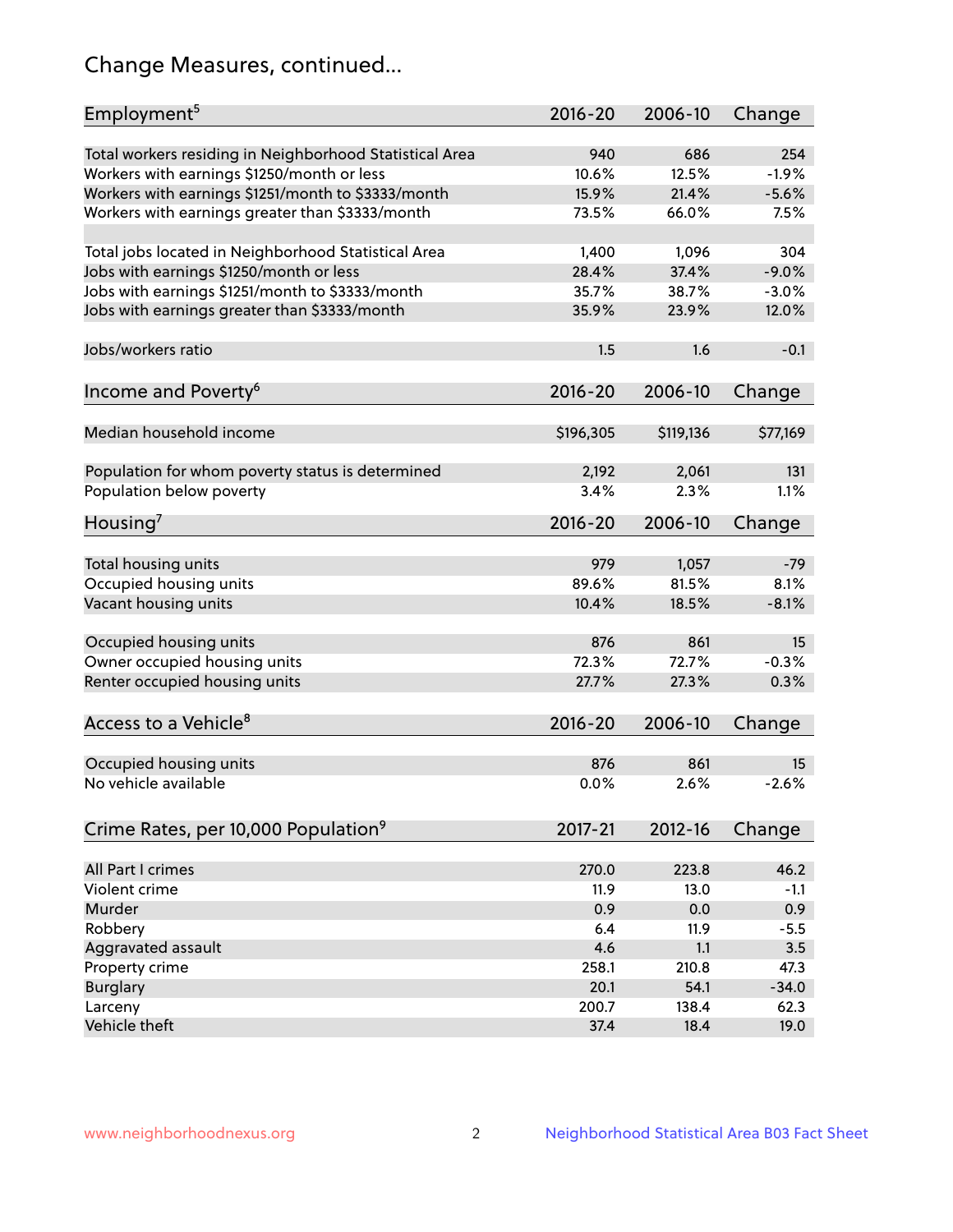## Current Data: Demographic

| Sex and Age, 2016-20 <sup>10</sup>                    | <b>Estimate</b> | Margin of Error |
|-------------------------------------------------------|-----------------|-----------------|
| Total population                                      | 2,193           | ±481            |
| Male                                                  | 49.8%           | $\pm$ 3.2%      |
| Female                                                | 50.2%           | $\pm$ 8.2%      |
| Under 5 years                                         | 8.4%            | ±6.7%           |
| 5 to 9 years                                          | 8.3%            | ±4.8%           |
| 10 to 14 years                                        | 10.1%           | $\pm$ 5.5%      |
| 15 to 19 years                                        | 3.3%            | ±3.3%           |
| 20 to 24 years                                        | 4.2%            | $\pm$ 3.5%      |
| 25 to 34 years                                        | 12.5%           | $\pm$ 5.2%      |
| 35 to 44 years                                        | 16.8%           | $\pm$ 7.0%      |
| 45 to 54 years                                        | 16.0%           | $\pm$ 5.3%      |
| 55 to 59 years                                        | 4.6%            | $\pm 2.5\%$     |
| 60 to 64 years                                        | 4.8%            | $\pm$ 3.1%      |
| 65 to 74 years                                        | 8.1%            | $\pm 3.6\%$     |
| 75 to 84 years                                        | 2.4%            | $\pm 2.1\%$     |
| 85 years and over                                     | 0.5%            | $\pm1.0\%$      |
| Median age (years)                                    | 36.9            | ±1.9            |
| Race and Ethnicity, 2016-20 <sup>11</sup>             | <b>Estimate</b> | Margin of Error |
| Total population                                      | 2,193           | ±481            |
| Hispanic or Latino (of any race)                      | 2.0%            | $\pm$ 3.5%      |
| Not Hispanic or Latino                                | 98.0%           | $\pm$ 6.4%      |
| White alone                                           | 94.4%           | $\pm$ 6.6%      |
| Black or African American alone                       | 0.4%            | $\pm$ 0.9%      |
| American Indian and Alaska Native alone               | 0.0%            | $\pm$ 0.4%      |
| Asian alone                                           | 0.8%            | $\pm 2.1\%$     |
| Native Hawaiian and other Pacific Islander alone      | 0.0%            | $\pm$ 0.4%      |
| Some other race alone                                 | 0.0%            | $\pm$ 0.4%      |
| Two or more races                                     | 2.3%            | ±2.9%           |
| U.S. Citizenship Status, 2016-20 <sup>12</sup>        | <b>Estimate</b> | Margin of Error |
| Foreign-born population                               | 61              | $\pm$ 57        |
| Naturalized U.S. citizen                              | 79.2%           | $\pm$ 60.5%     |
| Not a U.S. citizen                                    | 20.8%           | $\pm$ 33.1%     |
| Citizen, Voting Age Population, 2016-20 <sup>13</sup> | Estimate        | Margin of Error |
| Citizen, 18 and over population                       | 1,534           | $\pm 255$       |
| Male                                                  | 50.6%           | $\pm$ 8.3%      |
| Female                                                | 49.4%           | $\pm$ 8.3%      |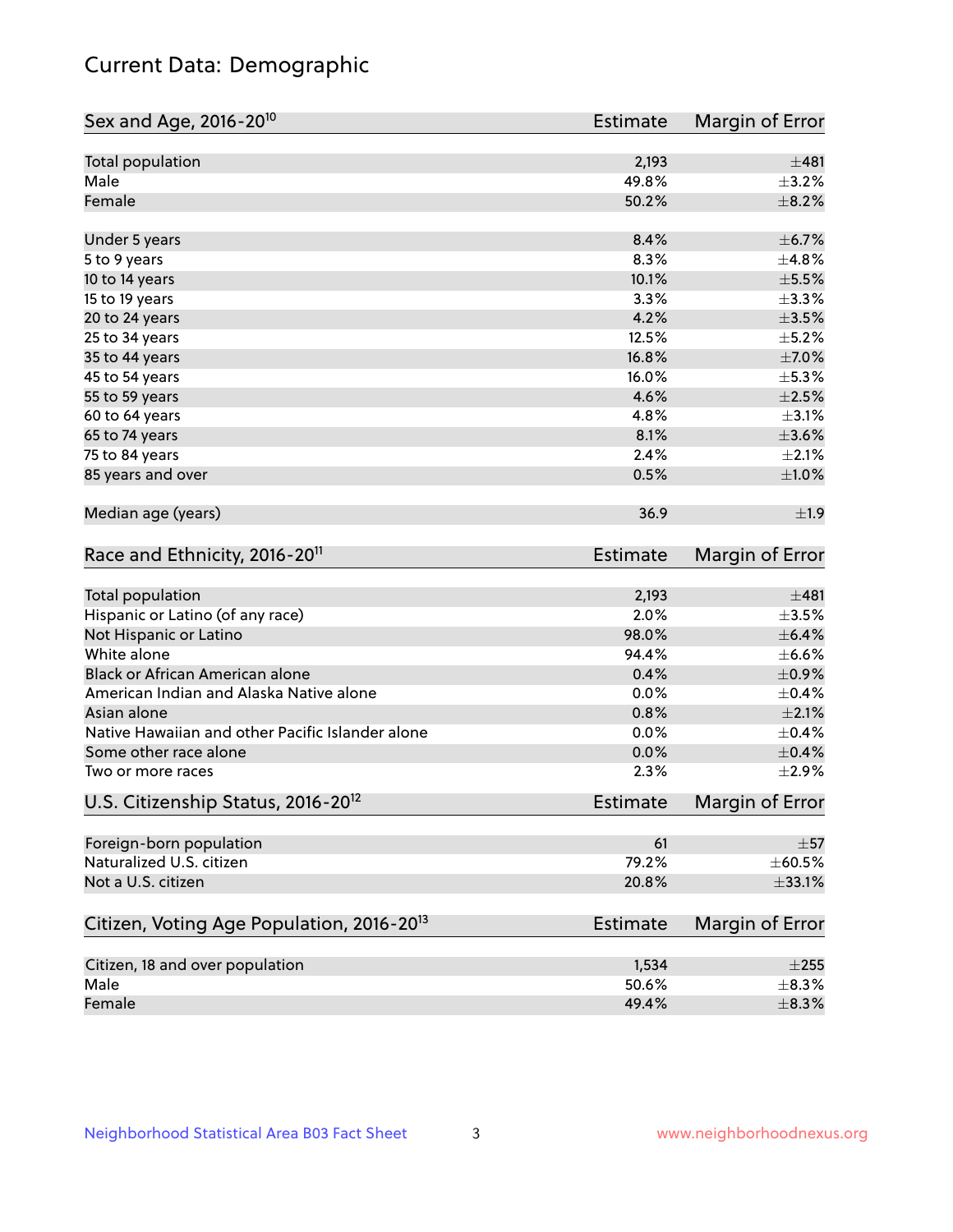## Current Data: Economic

| All households<br>876<br>$\pm$ 144<br>Less than \$10,000<br>1.3%<br>$\pm 2.3\%$<br>2.4%<br>\$10,000 to \$14,999<br>±4.4%<br>\$15,000 to \$24,999<br>0.6%<br>$\pm 1.7\%$<br>3.3%<br>$\pm$ 4.2%<br>\$25,000 to \$34,999<br>$\pm$ 4.9%<br>\$35,000 to \$49,999<br>4.3%<br>\$50,000 to \$74,999<br>6.9%<br>$\pm$ 5.3%<br>\$75,000 to \$99,999<br>8.8%<br>$\pm$ 7.3%<br>13.9%<br>$\pm$ 8.8%<br>\$100,000 to \$149,999<br>9.2%<br>$\pm$ 6.6%<br>\$150,000 to \$199,999<br>49.3%<br>\$200,000 or more<br>±13.9%<br>Median household income (dollars)<br>\$196,305<br>$±$ 20,002<br>Mean household income (dollars)<br>\$363,892<br>±100,049<br>Households with earnings<br>93.1%<br>$\pm$ 9.2% |
|-----------------------------------------------------------------------------------------------------------------------------------------------------------------------------------------------------------------------------------------------------------------------------------------------------------------------------------------------------------------------------------------------------------------------------------------------------------------------------------------------------------------------------------------------------------------------------------------------------------------------------------------------------------------------------------------|
|                                                                                                                                                                                                                                                                                                                                                                                                                                                                                                                                                                                                                                                                                         |
|                                                                                                                                                                                                                                                                                                                                                                                                                                                                                                                                                                                                                                                                                         |
|                                                                                                                                                                                                                                                                                                                                                                                                                                                                                                                                                                                                                                                                                         |
|                                                                                                                                                                                                                                                                                                                                                                                                                                                                                                                                                                                                                                                                                         |
|                                                                                                                                                                                                                                                                                                                                                                                                                                                                                                                                                                                                                                                                                         |
|                                                                                                                                                                                                                                                                                                                                                                                                                                                                                                                                                                                                                                                                                         |
|                                                                                                                                                                                                                                                                                                                                                                                                                                                                                                                                                                                                                                                                                         |
|                                                                                                                                                                                                                                                                                                                                                                                                                                                                                                                                                                                                                                                                                         |
|                                                                                                                                                                                                                                                                                                                                                                                                                                                                                                                                                                                                                                                                                         |
|                                                                                                                                                                                                                                                                                                                                                                                                                                                                                                                                                                                                                                                                                         |
|                                                                                                                                                                                                                                                                                                                                                                                                                                                                                                                                                                                                                                                                                         |
|                                                                                                                                                                                                                                                                                                                                                                                                                                                                                                                                                                                                                                                                                         |
|                                                                                                                                                                                                                                                                                                                                                                                                                                                                                                                                                                                                                                                                                         |
|                                                                                                                                                                                                                                                                                                                                                                                                                                                                                                                                                                                                                                                                                         |
|                                                                                                                                                                                                                                                                                                                                                                                                                                                                                                                                                                                                                                                                                         |
| \$331,882<br>Mean earnings (dollars)<br>±97,431                                                                                                                                                                                                                                                                                                                                                                                                                                                                                                                                                                                                                                         |
| Households with Social Security<br>$\pm$ 6.5%<br>17.0%                                                                                                                                                                                                                                                                                                                                                                                                                                                                                                                                                                                                                                  |
| Mean Social Security income (dollars)<br>\$25,999<br>$\pm$ 6,166                                                                                                                                                                                                                                                                                                                                                                                                                                                                                                                                                                                                                        |
| 9.4%<br>Households with retirement income<br>$\pm$ 6.9%                                                                                                                                                                                                                                                                                                                                                                                                                                                                                                                                                                                                                                 |
| Mean retirement income (dollars)<br>\$145,513<br>±171,607                                                                                                                                                                                                                                                                                                                                                                                                                                                                                                                                                                                                                               |
| Households with Supplemental Security Income<br>1.5%<br>$\pm 2.8\%$                                                                                                                                                                                                                                                                                                                                                                                                                                                                                                                                                                                                                     |
| Mean Supplemental Security Income (dollars)<br>\$0<br>$\pm$ 0                                                                                                                                                                                                                                                                                                                                                                                                                                                                                                                                                                                                                           |
| Households with cash public assistance income<br>0.0%<br>$\pm 1.1\%$                                                                                                                                                                                                                                                                                                                                                                                                                                                                                                                                                                                                                    |
| Mean cash public assistance income (dollars)<br>$^+$<br>t                                                                                                                                                                                                                                                                                                                                                                                                                                                                                                                                                                                                                               |
| Households with Food Stamp/SNAP benefits in the past 12<br>0.4%<br>$\pm1.0\%$<br>months                                                                                                                                                                                                                                                                                                                                                                                                                                                                                                                                                                                                 |
| Family households<br>585<br>±148                                                                                                                                                                                                                                                                                                                                                                                                                                                                                                                                                                                                                                                        |
| Less than \$10,000<br>0.0%<br>$\pm 1.6\%$                                                                                                                                                                                                                                                                                                                                                                                                                                                                                                                                                                                                                                               |
| ±1.6%<br>\$10,000 to \$14,999<br>0.0%                                                                                                                                                                                                                                                                                                                                                                                                                                                                                                                                                                                                                                                   |
| $\pm 2.4\%$<br>\$15,000 to \$24,999<br>0.1%                                                                                                                                                                                                                                                                                                                                                                                                                                                                                                                                                                                                                                             |
| $\pm$ 5.2%<br>\$25,000 to \$34,999<br>2.7%                                                                                                                                                                                                                                                                                                                                                                                                                                                                                                                                                                                                                                              |
| \$35,000 to \$49,999<br>1.3%<br>$\pm$ 3.7%                                                                                                                                                                                                                                                                                                                                                                                                                                                                                                                                                                                                                                              |
| \$50,000 to \$74,999<br>1.6%<br>$\pm 2.8\%$                                                                                                                                                                                                                                                                                                                                                                                                                                                                                                                                                                                                                                             |
| \$75,000 to \$99,999<br>0.0%<br>±1.6%                                                                                                                                                                                                                                                                                                                                                                                                                                                                                                                                                                                                                                                   |
| \$100,000 to \$149,999<br>12.9%<br>±10.8%                                                                                                                                                                                                                                                                                                                                                                                                                                                                                                                                                                                                                                               |
| \$150,000 to \$199,999<br>12.1%<br>$\pm$ 9.3%                                                                                                                                                                                                                                                                                                                                                                                                                                                                                                                                                                                                                                           |
| \$200,000 or more<br>69.3%<br>±16.9%                                                                                                                                                                                                                                                                                                                                                                                                                                                                                                                                                                                                                                                    |
| Median family income (dollars)<br>t<br>t                                                                                                                                                                                                                                                                                                                                                                                                                                                                                                                                                                                                                                                |
| Mean family income (dollars)<br>\$492,771<br>±122,944                                                                                                                                                                                                                                                                                                                                                                                                                                                                                                                                                                                                                                   |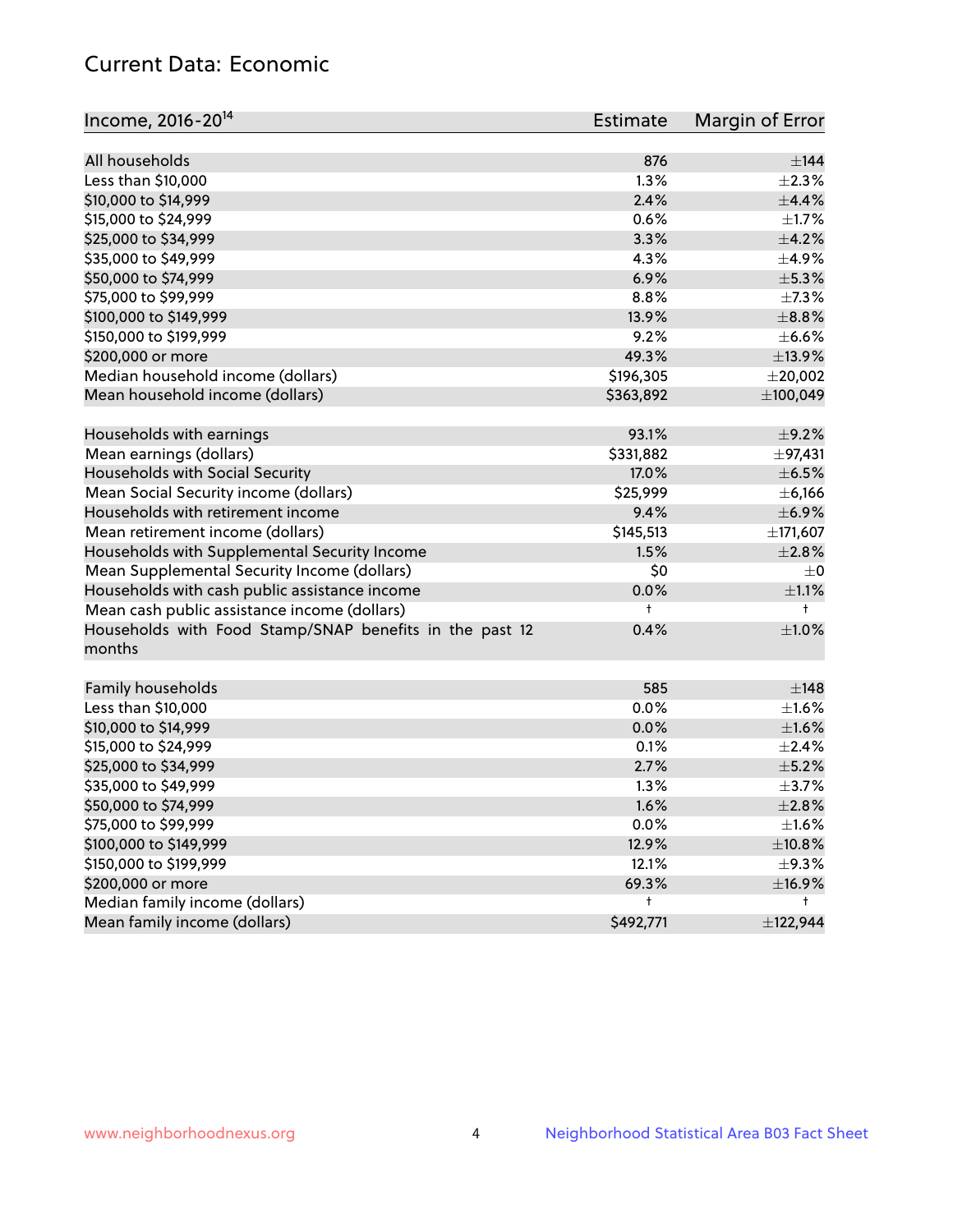## Current Data: Economic, continued...

| Income, 2016-20, continued <sup>15</sup>                              | <b>Estimate</b> | Margin of Error        |
|-----------------------------------------------------------------------|-----------------|------------------------|
|                                                                       |                 |                        |
| Nonfamily households<br>Median nonfamily income (dollars)             | 292<br>\$79,745 | ±96<br>±11,678         |
| Mean nonfamily income (dollars)                                       | \$104,712       | ±50,879                |
|                                                                       |                 |                        |
| Median earnings for workers (dollars)                                 | \$90,855        | ±10,459                |
| Median earnings for male full-time, year-round workers<br>(dollars)   | $\ddagger$      | $^+$                   |
| Median earnings for female full-time, year-round workers<br>(dollars) | \$78,642        | ±14,208                |
| Per capita income (dollars)                                           | \$143,215       | ±29,382                |
| Families Below Poverty Level, 2016-20 <sup>16</sup>                   | Estimate        | <b>Margin of Error</b> |
|                                                                       |                 |                        |
| <b>All Families</b>                                                   | 585             | $\pm$ 148              |
| Percent below poverty                                                 | 1.4%            | ±3.4%                  |
| Families with related children under 18 years                         | 354             | $\pm$ 134              |
| Percent below poverty                                                 | 2.4%            | ±6.7%                  |
| Families with related children under 5 years only                     | 84              | $\pm 90$               |
| Percent below poverty                                                 | 0.0%            | ±19.3%                 |
| Married couple families                                               | 551             | $\pm$ 144              |
| Percent below poverty                                                 | 1.5%            | $\pm$ 3.6%             |
| Married couple families with related children under 18 years          | 330             | $\pm$ 129              |
| Percent below poverty                                                 | 2.5%            | $\pm$ 5.9%             |
| Married couple families with related children under 5 years           | 76              | $\pm$ 86               |
| Percent below poverty                                                 | 0.0%            | ±12.3%                 |
| Families with female householder, no spouse present                   | 21              | $\pm$ 32               |
| Percent below poverty                                                 | 0.0%            | ±44.6%                 |
| Families with female householder, no spouse present with              | 17              | $\pm$ 29               |
| related children under 18 years                                       |                 |                        |
| Percent below poverty                                                 | 0.0%            | ±56.3%                 |
| Families with female householder, no spouse present with              | 0               | $\pm$ 13               |
| related children under 5 years                                        |                 |                        |
| Percent below poverty                                                 | $\ddagger$      | $^{\dagger}$           |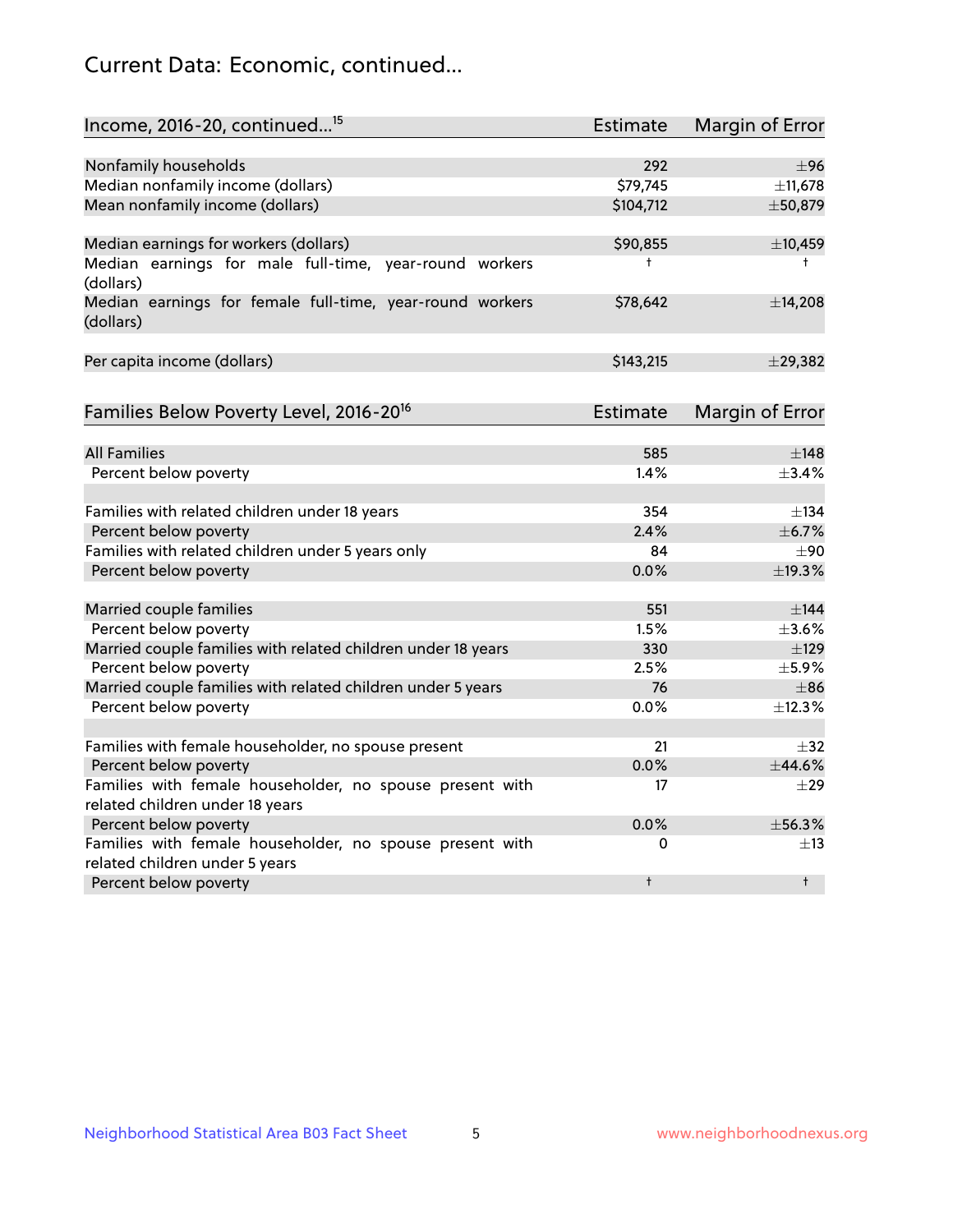## Current Data: Economic, continued...

| People Below Poverty Level, 2016-20 <sup>17</sup> | <b>Estimate</b> | Margin of Error |
|---------------------------------------------------|-----------------|-----------------|
|                                                   |                 |                 |
| Total population                                  | 2,192           | ±481            |
| Percent below poverty                             | 3.4%            | $\pm$ 5.0%      |
| Population under 18 years                         | 646             | $\pm 248$       |
| Percent below poverty                             | 3.9%            | $\pm$ 6.8%      |
| Population 18 years and over                      | 1,546           | $\pm 291$       |
| Percent below poverty                             | 3.2%            | $\pm$ 3.8%      |
| Population 18 to 64 years                         | 1,306           | $+278$          |
| Percent below poverty                             | 3.8%            | $+4.3%$         |
| Population 65 years and over                      | 241             | $\pm$ 88        |
| Percent below poverty                             | 0.1%            | $+7.8%$         |

| Poverty by Race/Ethnicity, 2016-20 <sup>18</sup> | <b>Estimate</b> | Margin of Error |
|--------------------------------------------------|-----------------|-----------------|
|                                                  |                 |                 |
| Non-Hispanic White population                    | 2,070           | $\pm$ 477       |
| Percent below poverty                            | 3.6%            | $\pm$ 5.3%      |
| <b>Black population</b>                          | 10              | $+21$           |
| Percent below poverty                            | 3.9%            | ±101.7%         |
| Asian population                                 | 18              | $\pm$ 45        |
| Percent below poverty                            | 2.6%            | $\pm$ 57.6%     |
| Hispanic or Latino population                    | 44              | $\pm 78$        |
| Percent below poverty                            | 0.5%            | $\pm 21.8\%$    |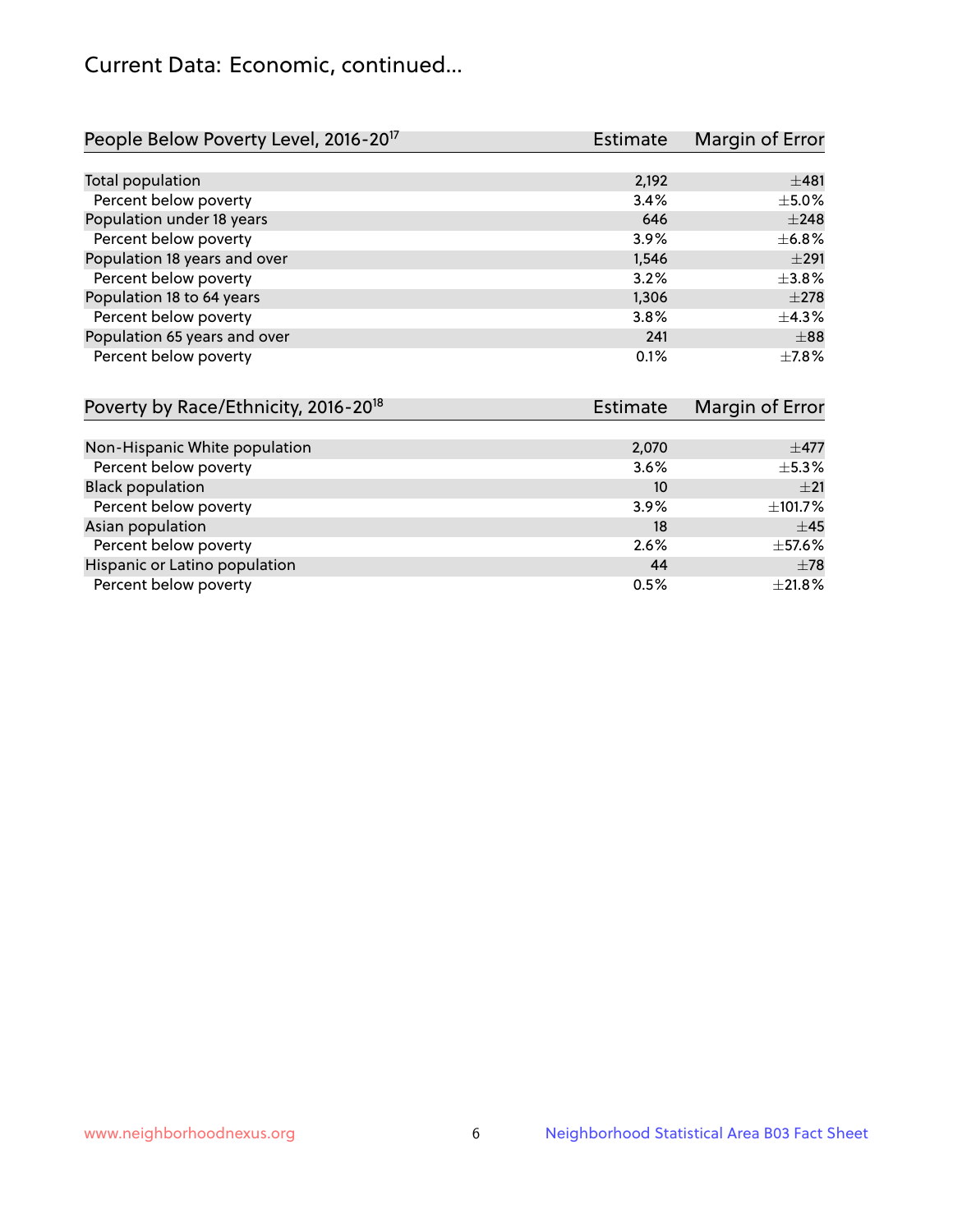# Current Data: Employment

| Employment Status, 2016-20 <sup>19</sup>                                    | <b>Estimate</b> | Margin of Error |
|-----------------------------------------------------------------------------|-----------------|-----------------|
|                                                                             |                 |                 |
| Population 16 years and over                                                | 1,582           | $\pm 295$       |
| In labor force                                                              | 72.1%           | $\pm$ 8.9%      |
| Civilian labor force                                                        | 71.7%           | $\pm$ 8.9%      |
| Employed                                                                    | 68.7%           | $\pm$ 9.4%      |
| Unemployed                                                                  | 3.0%            | $\pm 4.0\%$     |
| <b>Armed Forces</b>                                                         | 0.4%            | $\pm 2.7\%$     |
| Not in labor force                                                          | 27.9%           | $\pm$ 8.9%      |
| Civilian labor force                                                        | 1,134           | $\pm 254$       |
| <b>Unemployment Rate</b>                                                    | 4.2%            | $\pm$ 5.5%      |
| Females 16 years and over                                                   | 774             | $\pm$ 167       |
| In labor force                                                              | 59.5%           | $\pm$ 15.5%     |
| Civilian labor force                                                        | 59.5%           | $\pm$ 15.5%     |
| Employed                                                                    | 55.2%           | $\pm$ 15.8%     |
|                                                                             |                 |                 |
| Own children of the householder under 6 years                               | 206             | $\pm$ 167       |
| All parents in family in labor force                                        | 33.1%           | ±37.1%          |
| Own children of the householder 6 to 17 years                               | 424             | ±157            |
| All parents in family in labor force                                        | 42.8%           | ±23.8%          |
| Industry, 2016-20 <sup>20</sup>                                             | <b>Estimate</b> | Margin of Error |
|                                                                             |                 |                 |
| Civilian employed population 16 years and over                              | 1,086           | $\pm 251$       |
| Agriculture, forestry, fishing and hunting, and mining                      | 1.6%            | $\pm$ 3.7%      |
| Construction                                                                | 2.8%            | $\pm$ 5.8%      |
| Manufacturing                                                               | 7.4%            | $\pm$ 6.6%      |
| Wholesale trade                                                             | 2.8%            | $\pm$ 3.2%      |
| Retail trade                                                                | 12.4%           | $\pm$ 7.8%      |
| Transportation and warehousing, and utilities                               | 1.0%            | $\pm 1.6\%$     |
| Information                                                                 | 3.8%            | $\pm$ 4.6%      |
| Finance and insurance, and real estate and rental and leasing               | 26.7%           | $\pm$ 9.5%      |
| Professional, scientific, and management, and administrative                | 19.7%           | $\pm$ 9.7%      |
| and waste management services                                               |                 |                 |
| Educational services, and health care and social assistance                 | 14.4%           | $\pm$ 8.4%      |
| Arts, entertainment, and recreation, and accommodation and<br>food services | 2.9%            | $\pm$ 3.9%      |
| Other services, except public administration                                | 1.1%            | $\pm 2.1\%$     |
| Public administration                                                       | 3.4%            | $\pm$ 3.8%      |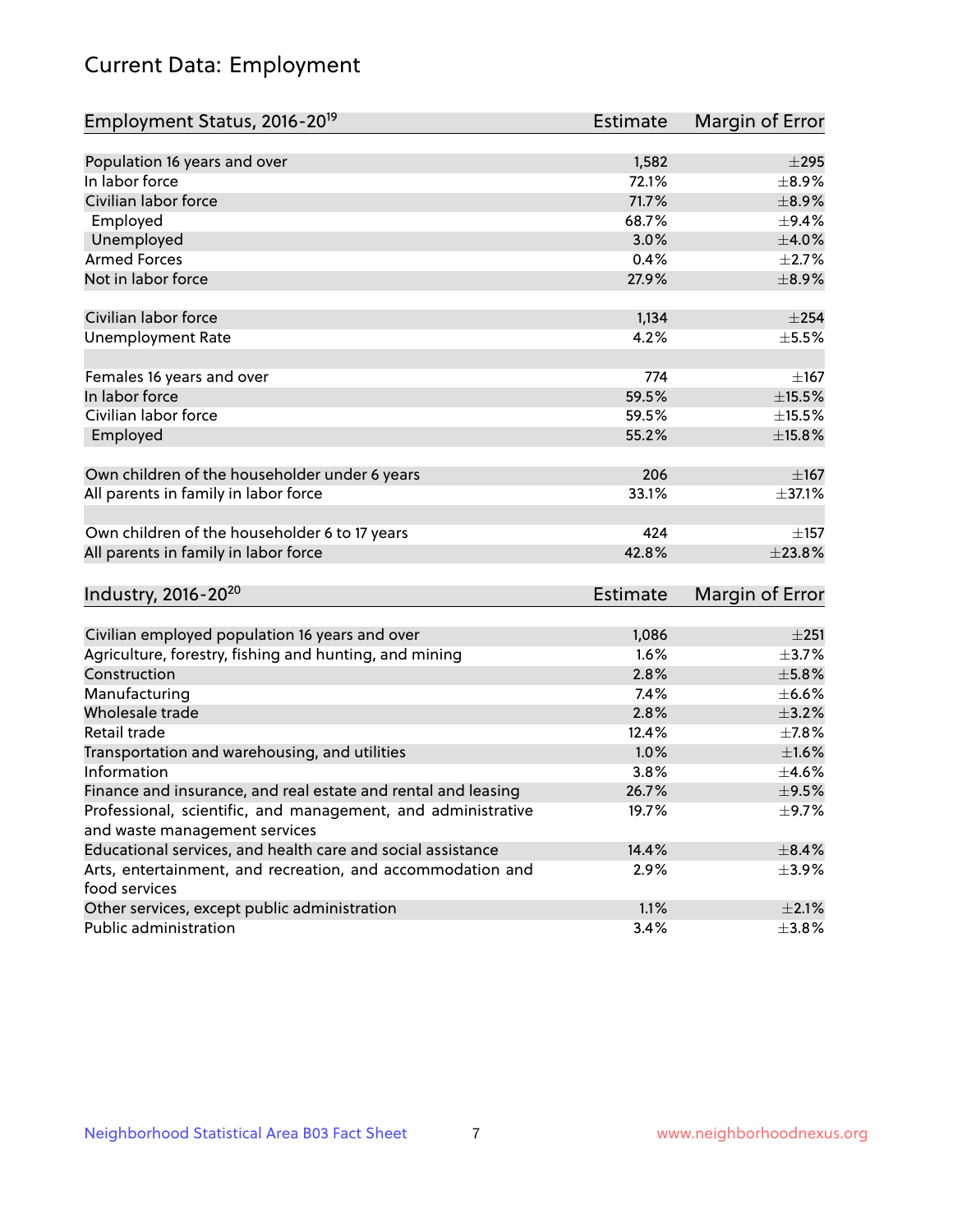# Current Data: Employment, continued...

| Civilian employed population 16 years and over<br>1,086<br>±251<br>72.6%<br>Management, business, science, and arts occupations<br>$\pm$ 7.9%<br>1.9%<br>$\pm$ 3.1%<br>Service occupations<br>Sales and office occupations<br>24.0%<br>$\pm$ 8.8%<br>0.4%<br>$\pm$ 1.4%<br>Natural resources, construction, and maintenance occupations<br>Production, transportation, and material moving occupations<br>1.1%<br>$\pm1.8\%$<br>Class of Worker, 2016-20 <sup>22</sup><br>Estimate<br>Margin of Error<br>Civilian employed population 16 years and over<br>1,086<br>±251<br>Private wage and salary workers<br>91.9%<br>$\pm 29.0\%$<br>5.1%<br>$\pm$ 4.5%<br>Government workers<br>Self-employed in own not incorporated business workers<br>3.1%<br>$\pm$ 3.8%<br>Unpaid family workers<br>0.0%<br>$\pm$ 1.2%<br>Job Flows, 2019 <sup>23</sup><br>2019<br>Total Jobs in Neighborhood Statistical Area<br>1,400<br>Held by residents of Neighborhood Statistical Area<br>1.0%<br>Held by non-residents of Neighborhood Statistical Area<br>99.0%<br>Jobs by Industry Sector, 2019 <sup>24</sup><br>2019<br>Total Jobs in Neighborhood Statistical Area<br>1,400<br><b>Goods Producing sectors</b><br>3.1%<br>Trade, Transportation, and Utilities sectors<br>29.7%<br>All Other Services sectors<br>67.1%<br>Total Jobs in Neighborhood Statistical<br>held<br>by<br>14<br>Area<br>Neighborhood Statistical Area residents<br><b>Goods Producing sectors</b><br>0.0%<br>Trade, Transportation, and Utilities sectors<br>21.4%<br>All Other Services sectors<br>78.6%<br>Jobs by Earnings, 2019 <sup>25</sup><br>2019<br>Total Jobs in Neighborhood Statistical Area<br>1,400<br>28.4%<br>Jobs with earnings \$1250/month or less<br>Jobs with earnings \$1251/month to \$3333/month<br>35.7%<br>Jobs with earnings greater than \$3333/month<br>35.9%<br>Neighborhood Statistical<br>Jobs<br>in<br>Area<br>held<br>by<br>Total<br>14<br>Neighborhood Statistical Area residents<br>Jobs with earnings \$1250/month or less<br>28.6%<br>Jobs with earnings \$1251/month to \$3333/month<br>21.4%<br>Jobs with earnings greater than \$3333/month<br>50.0% | Occupation, 2016-20 <sup>21</sup> | Estimate | Margin of Error |
|-----------------------------------------------------------------------------------------------------------------------------------------------------------------------------------------------------------------------------------------------------------------------------------------------------------------------------------------------------------------------------------------------------------------------------------------------------------------------------------------------------------------------------------------------------------------------------------------------------------------------------------------------------------------------------------------------------------------------------------------------------------------------------------------------------------------------------------------------------------------------------------------------------------------------------------------------------------------------------------------------------------------------------------------------------------------------------------------------------------------------------------------------------------------------------------------------------------------------------------------------------------------------------------------------------------------------------------------------------------------------------------------------------------------------------------------------------------------------------------------------------------------------------------------------------------------------------------------------------------------------------------------------------------------------------------------------------------------------------------------------------------------------------------------------------------------------------------------------------------------------------------------------------------------------------------------------------------------------------------------------------------------------------------------------------------------------------------------------------------------------------------------------------------|-----------------------------------|----------|-----------------|
|                                                                                                                                                                                                                                                                                                                                                                                                                                                                                                                                                                                                                                                                                                                                                                                                                                                                                                                                                                                                                                                                                                                                                                                                                                                                                                                                                                                                                                                                                                                                                                                                                                                                                                                                                                                                                                                                                                                                                                                                                                                                                                                                                           |                                   |          |                 |
|                                                                                                                                                                                                                                                                                                                                                                                                                                                                                                                                                                                                                                                                                                                                                                                                                                                                                                                                                                                                                                                                                                                                                                                                                                                                                                                                                                                                                                                                                                                                                                                                                                                                                                                                                                                                                                                                                                                                                                                                                                                                                                                                                           |                                   |          |                 |
|                                                                                                                                                                                                                                                                                                                                                                                                                                                                                                                                                                                                                                                                                                                                                                                                                                                                                                                                                                                                                                                                                                                                                                                                                                                                                                                                                                                                                                                                                                                                                                                                                                                                                                                                                                                                                                                                                                                                                                                                                                                                                                                                                           |                                   |          |                 |
|                                                                                                                                                                                                                                                                                                                                                                                                                                                                                                                                                                                                                                                                                                                                                                                                                                                                                                                                                                                                                                                                                                                                                                                                                                                                                                                                                                                                                                                                                                                                                                                                                                                                                                                                                                                                                                                                                                                                                                                                                                                                                                                                                           |                                   |          |                 |
|                                                                                                                                                                                                                                                                                                                                                                                                                                                                                                                                                                                                                                                                                                                                                                                                                                                                                                                                                                                                                                                                                                                                                                                                                                                                                                                                                                                                                                                                                                                                                                                                                                                                                                                                                                                                                                                                                                                                                                                                                                                                                                                                                           |                                   |          |                 |
|                                                                                                                                                                                                                                                                                                                                                                                                                                                                                                                                                                                                                                                                                                                                                                                                                                                                                                                                                                                                                                                                                                                                                                                                                                                                                                                                                                                                                                                                                                                                                                                                                                                                                                                                                                                                                                                                                                                                                                                                                                                                                                                                                           |                                   |          |                 |
|                                                                                                                                                                                                                                                                                                                                                                                                                                                                                                                                                                                                                                                                                                                                                                                                                                                                                                                                                                                                                                                                                                                                                                                                                                                                                                                                                                                                                                                                                                                                                                                                                                                                                                                                                                                                                                                                                                                                                                                                                                                                                                                                                           |                                   |          |                 |
|                                                                                                                                                                                                                                                                                                                                                                                                                                                                                                                                                                                                                                                                                                                                                                                                                                                                                                                                                                                                                                                                                                                                                                                                                                                                                                                                                                                                                                                                                                                                                                                                                                                                                                                                                                                                                                                                                                                                                                                                                                                                                                                                                           |                                   |          |                 |
|                                                                                                                                                                                                                                                                                                                                                                                                                                                                                                                                                                                                                                                                                                                                                                                                                                                                                                                                                                                                                                                                                                                                                                                                                                                                                                                                                                                                                                                                                                                                                                                                                                                                                                                                                                                                                                                                                                                                                                                                                                                                                                                                                           |                                   |          |                 |
|                                                                                                                                                                                                                                                                                                                                                                                                                                                                                                                                                                                                                                                                                                                                                                                                                                                                                                                                                                                                                                                                                                                                                                                                                                                                                                                                                                                                                                                                                                                                                                                                                                                                                                                                                                                                                                                                                                                                                                                                                                                                                                                                                           |                                   |          |                 |
|                                                                                                                                                                                                                                                                                                                                                                                                                                                                                                                                                                                                                                                                                                                                                                                                                                                                                                                                                                                                                                                                                                                                                                                                                                                                                                                                                                                                                                                                                                                                                                                                                                                                                                                                                                                                                                                                                                                                                                                                                                                                                                                                                           |                                   |          |                 |
|                                                                                                                                                                                                                                                                                                                                                                                                                                                                                                                                                                                                                                                                                                                                                                                                                                                                                                                                                                                                                                                                                                                                                                                                                                                                                                                                                                                                                                                                                                                                                                                                                                                                                                                                                                                                                                                                                                                                                                                                                                                                                                                                                           |                                   |          |                 |
|                                                                                                                                                                                                                                                                                                                                                                                                                                                                                                                                                                                                                                                                                                                                                                                                                                                                                                                                                                                                                                                                                                                                                                                                                                                                                                                                                                                                                                                                                                                                                                                                                                                                                                                                                                                                                                                                                                                                                                                                                                                                                                                                                           |                                   |          |                 |
|                                                                                                                                                                                                                                                                                                                                                                                                                                                                                                                                                                                                                                                                                                                                                                                                                                                                                                                                                                                                                                                                                                                                                                                                                                                                                                                                                                                                                                                                                                                                                                                                                                                                                                                                                                                                                                                                                                                                                                                                                                                                                                                                                           |                                   |          |                 |
|                                                                                                                                                                                                                                                                                                                                                                                                                                                                                                                                                                                                                                                                                                                                                                                                                                                                                                                                                                                                                                                                                                                                                                                                                                                                                                                                                                                                                                                                                                                                                                                                                                                                                                                                                                                                                                                                                                                                                                                                                                                                                                                                                           |                                   |          |                 |
|                                                                                                                                                                                                                                                                                                                                                                                                                                                                                                                                                                                                                                                                                                                                                                                                                                                                                                                                                                                                                                                                                                                                                                                                                                                                                                                                                                                                                                                                                                                                                                                                                                                                                                                                                                                                                                                                                                                                                                                                                                                                                                                                                           |                                   |          |                 |
|                                                                                                                                                                                                                                                                                                                                                                                                                                                                                                                                                                                                                                                                                                                                                                                                                                                                                                                                                                                                                                                                                                                                                                                                                                                                                                                                                                                                                                                                                                                                                                                                                                                                                                                                                                                                                                                                                                                                                                                                                                                                                                                                                           |                                   |          |                 |
|                                                                                                                                                                                                                                                                                                                                                                                                                                                                                                                                                                                                                                                                                                                                                                                                                                                                                                                                                                                                                                                                                                                                                                                                                                                                                                                                                                                                                                                                                                                                                                                                                                                                                                                                                                                                                                                                                                                                                                                                                                                                                                                                                           |                                   |          |                 |
|                                                                                                                                                                                                                                                                                                                                                                                                                                                                                                                                                                                                                                                                                                                                                                                                                                                                                                                                                                                                                                                                                                                                                                                                                                                                                                                                                                                                                                                                                                                                                                                                                                                                                                                                                                                                                                                                                                                                                                                                                                                                                                                                                           |                                   |          |                 |
|                                                                                                                                                                                                                                                                                                                                                                                                                                                                                                                                                                                                                                                                                                                                                                                                                                                                                                                                                                                                                                                                                                                                                                                                                                                                                                                                                                                                                                                                                                                                                                                                                                                                                                                                                                                                                                                                                                                                                                                                                                                                                                                                                           |                                   |          |                 |
|                                                                                                                                                                                                                                                                                                                                                                                                                                                                                                                                                                                                                                                                                                                                                                                                                                                                                                                                                                                                                                                                                                                                                                                                                                                                                                                                                                                                                                                                                                                                                                                                                                                                                                                                                                                                                                                                                                                                                                                                                                                                                                                                                           |                                   |          |                 |
|                                                                                                                                                                                                                                                                                                                                                                                                                                                                                                                                                                                                                                                                                                                                                                                                                                                                                                                                                                                                                                                                                                                                                                                                                                                                                                                                                                                                                                                                                                                                                                                                                                                                                                                                                                                                                                                                                                                                                                                                                                                                                                                                                           |                                   |          |                 |
|                                                                                                                                                                                                                                                                                                                                                                                                                                                                                                                                                                                                                                                                                                                                                                                                                                                                                                                                                                                                                                                                                                                                                                                                                                                                                                                                                                                                                                                                                                                                                                                                                                                                                                                                                                                                                                                                                                                                                                                                                                                                                                                                                           |                                   |          |                 |
|                                                                                                                                                                                                                                                                                                                                                                                                                                                                                                                                                                                                                                                                                                                                                                                                                                                                                                                                                                                                                                                                                                                                                                                                                                                                                                                                                                                                                                                                                                                                                                                                                                                                                                                                                                                                                                                                                                                                                                                                                                                                                                                                                           |                                   |          |                 |
|                                                                                                                                                                                                                                                                                                                                                                                                                                                                                                                                                                                                                                                                                                                                                                                                                                                                                                                                                                                                                                                                                                                                                                                                                                                                                                                                                                                                                                                                                                                                                                                                                                                                                                                                                                                                                                                                                                                                                                                                                                                                                                                                                           |                                   |          |                 |
|                                                                                                                                                                                                                                                                                                                                                                                                                                                                                                                                                                                                                                                                                                                                                                                                                                                                                                                                                                                                                                                                                                                                                                                                                                                                                                                                                                                                                                                                                                                                                                                                                                                                                                                                                                                                                                                                                                                                                                                                                                                                                                                                                           |                                   |          |                 |
|                                                                                                                                                                                                                                                                                                                                                                                                                                                                                                                                                                                                                                                                                                                                                                                                                                                                                                                                                                                                                                                                                                                                                                                                                                                                                                                                                                                                                                                                                                                                                                                                                                                                                                                                                                                                                                                                                                                                                                                                                                                                                                                                                           |                                   |          |                 |
|                                                                                                                                                                                                                                                                                                                                                                                                                                                                                                                                                                                                                                                                                                                                                                                                                                                                                                                                                                                                                                                                                                                                                                                                                                                                                                                                                                                                                                                                                                                                                                                                                                                                                                                                                                                                                                                                                                                                                                                                                                                                                                                                                           |                                   |          |                 |
|                                                                                                                                                                                                                                                                                                                                                                                                                                                                                                                                                                                                                                                                                                                                                                                                                                                                                                                                                                                                                                                                                                                                                                                                                                                                                                                                                                                                                                                                                                                                                                                                                                                                                                                                                                                                                                                                                                                                                                                                                                                                                                                                                           |                                   |          |                 |
|                                                                                                                                                                                                                                                                                                                                                                                                                                                                                                                                                                                                                                                                                                                                                                                                                                                                                                                                                                                                                                                                                                                                                                                                                                                                                                                                                                                                                                                                                                                                                                                                                                                                                                                                                                                                                                                                                                                                                                                                                                                                                                                                                           |                                   |          |                 |
|                                                                                                                                                                                                                                                                                                                                                                                                                                                                                                                                                                                                                                                                                                                                                                                                                                                                                                                                                                                                                                                                                                                                                                                                                                                                                                                                                                                                                                                                                                                                                                                                                                                                                                                                                                                                                                                                                                                                                                                                                                                                                                                                                           |                                   |          |                 |
|                                                                                                                                                                                                                                                                                                                                                                                                                                                                                                                                                                                                                                                                                                                                                                                                                                                                                                                                                                                                                                                                                                                                                                                                                                                                                                                                                                                                                                                                                                                                                                                                                                                                                                                                                                                                                                                                                                                                                                                                                                                                                                                                                           |                                   |          |                 |
|                                                                                                                                                                                                                                                                                                                                                                                                                                                                                                                                                                                                                                                                                                                                                                                                                                                                                                                                                                                                                                                                                                                                                                                                                                                                                                                                                                                                                                                                                                                                                                                                                                                                                                                                                                                                                                                                                                                                                                                                                                                                                                                                                           |                                   |          |                 |
|                                                                                                                                                                                                                                                                                                                                                                                                                                                                                                                                                                                                                                                                                                                                                                                                                                                                                                                                                                                                                                                                                                                                                                                                                                                                                                                                                                                                                                                                                                                                                                                                                                                                                                                                                                                                                                                                                                                                                                                                                                                                                                                                                           |                                   |          |                 |
|                                                                                                                                                                                                                                                                                                                                                                                                                                                                                                                                                                                                                                                                                                                                                                                                                                                                                                                                                                                                                                                                                                                                                                                                                                                                                                                                                                                                                                                                                                                                                                                                                                                                                                                                                                                                                                                                                                                                                                                                                                                                                                                                                           |                                   |          |                 |
|                                                                                                                                                                                                                                                                                                                                                                                                                                                                                                                                                                                                                                                                                                                                                                                                                                                                                                                                                                                                                                                                                                                                                                                                                                                                                                                                                                                                                                                                                                                                                                                                                                                                                                                                                                                                                                                                                                                                                                                                                                                                                                                                                           |                                   |          |                 |
|                                                                                                                                                                                                                                                                                                                                                                                                                                                                                                                                                                                                                                                                                                                                                                                                                                                                                                                                                                                                                                                                                                                                                                                                                                                                                                                                                                                                                                                                                                                                                                                                                                                                                                                                                                                                                                                                                                                                                                                                                                                                                                                                                           |                                   |          |                 |
|                                                                                                                                                                                                                                                                                                                                                                                                                                                                                                                                                                                                                                                                                                                                                                                                                                                                                                                                                                                                                                                                                                                                                                                                                                                                                                                                                                                                                                                                                                                                                                                                                                                                                                                                                                                                                                                                                                                                                                                                                                                                                                                                                           |                                   |          |                 |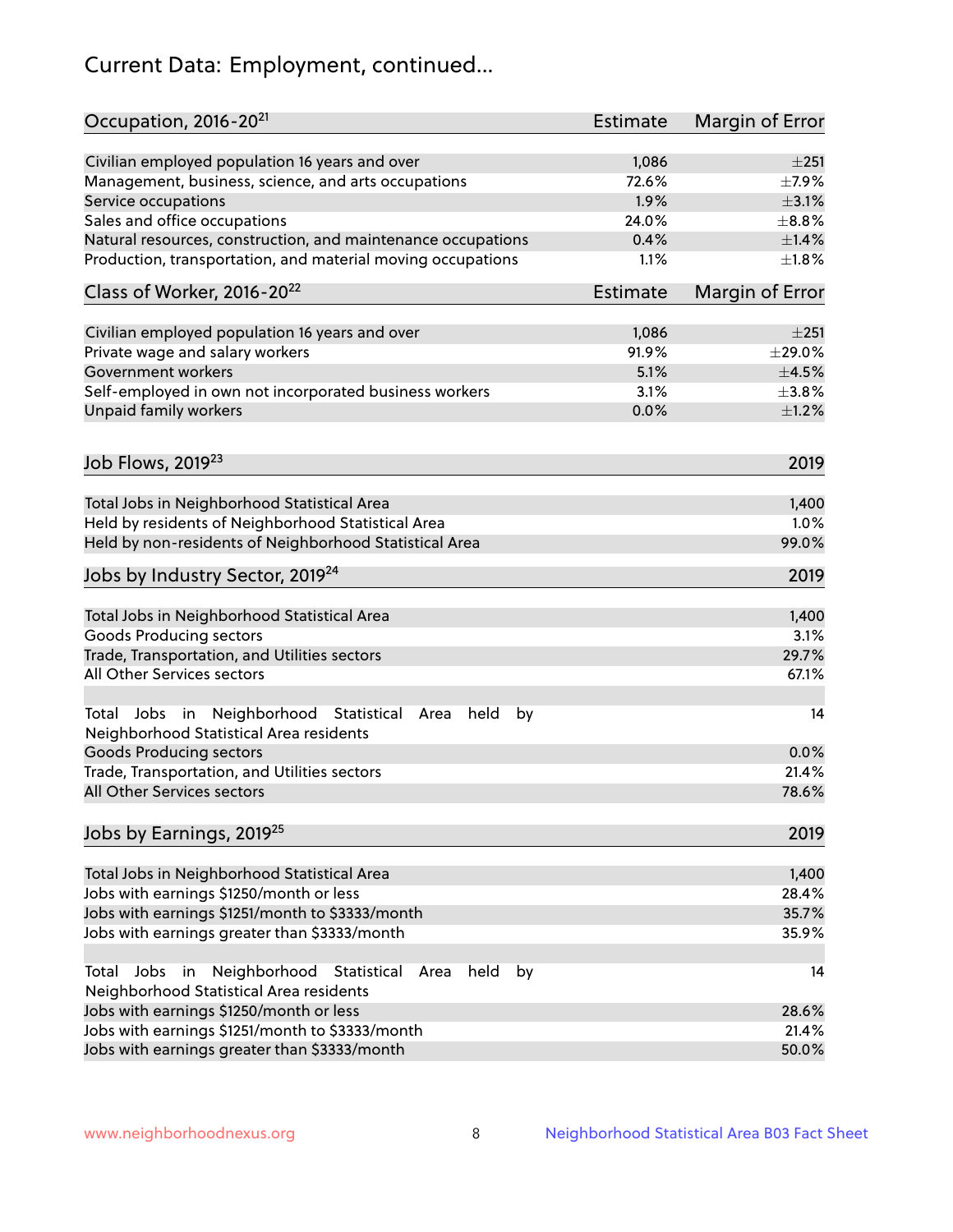## Current Data: Employment, continued...

| Jobs by Age of Worker, 2019 <sup>26</sup>                                                      | 2019  |
|------------------------------------------------------------------------------------------------|-------|
|                                                                                                |       |
| Total Jobs in Neighborhood Statistical Area                                                    | 1,400 |
| Jobs with workers age 29 or younger                                                            | 30.5% |
| Jobs with workers age 30 to 54                                                                 | 49.5% |
| Jobs with workers age 55 or older                                                              | 20.0% |
|                                                                                                |       |
| Total Jobs in Neighborhood Statistical Area held by<br>Neighborhood Statistical Area residents | 14    |
| Jobs with workers age 29 or younger                                                            | 14.3% |
| Jobs with workers age 30 to 54                                                                 | 57.1% |
| Jobs with workers age 55 or older                                                              | 28.6% |

### Current Data: Education

| School Enrollment, 2016-20 <sup>27</sup>       | Estimate | Margin of Error |
|------------------------------------------------|----------|-----------------|
|                                                |          |                 |
| Population 3 years and over enrolled in school | 617      | ±214            |
| Nursery school, preschool                      | 19.7%    | ±18.3%          |
| Kindergarten                                   | 5.5%     | ±11.7%          |
| Elementary school (grades 1-8)                 | 48.0%    | $\pm$ 10.7%     |
| High school (grades 9-12)                      | 15.0%    | ±11.3%          |
| College or graduate school                     | 11.8%    | $\pm$ 12.0%     |

| Educational Attainment, 2016-20 <sup>28</sup> | <b>Estimate</b> | Margin of Error |
|-----------------------------------------------|-----------------|-----------------|
|                                               |                 |                 |
| Population 25 years and over                  | 1,439           | $\pm 273$       |
| Less than 9th grade                           | 0.0%            | $\pm 1.9\%$     |
| 9th to 12th grade, no diploma                 | 0.0%            | $\pm$ 1.9%      |
| High school graduate (includes equivalency)   | $1.8\%$         | $\pm 2.1\%$     |
| Some college, no degree                       | 3.7%            | $\pm$ 3.6%      |
| Associate's degree                            | 2.5%            | $\pm 2.9\%$     |
| Bachelor's degree                             | 51.0%           | $\pm$ 9.6%      |
| Graduate or professional degree               | 41.0%           | $\pm$ 9.4%      |
|                                               |                 |                 |
| Percent high school graduate or higher        | 99.9%           | $\pm 1.6\%$     |
| Percent bachelor's degree or higher           | 92.0%           | $\pm$ 5.5%      |
|                                               |                 |                 |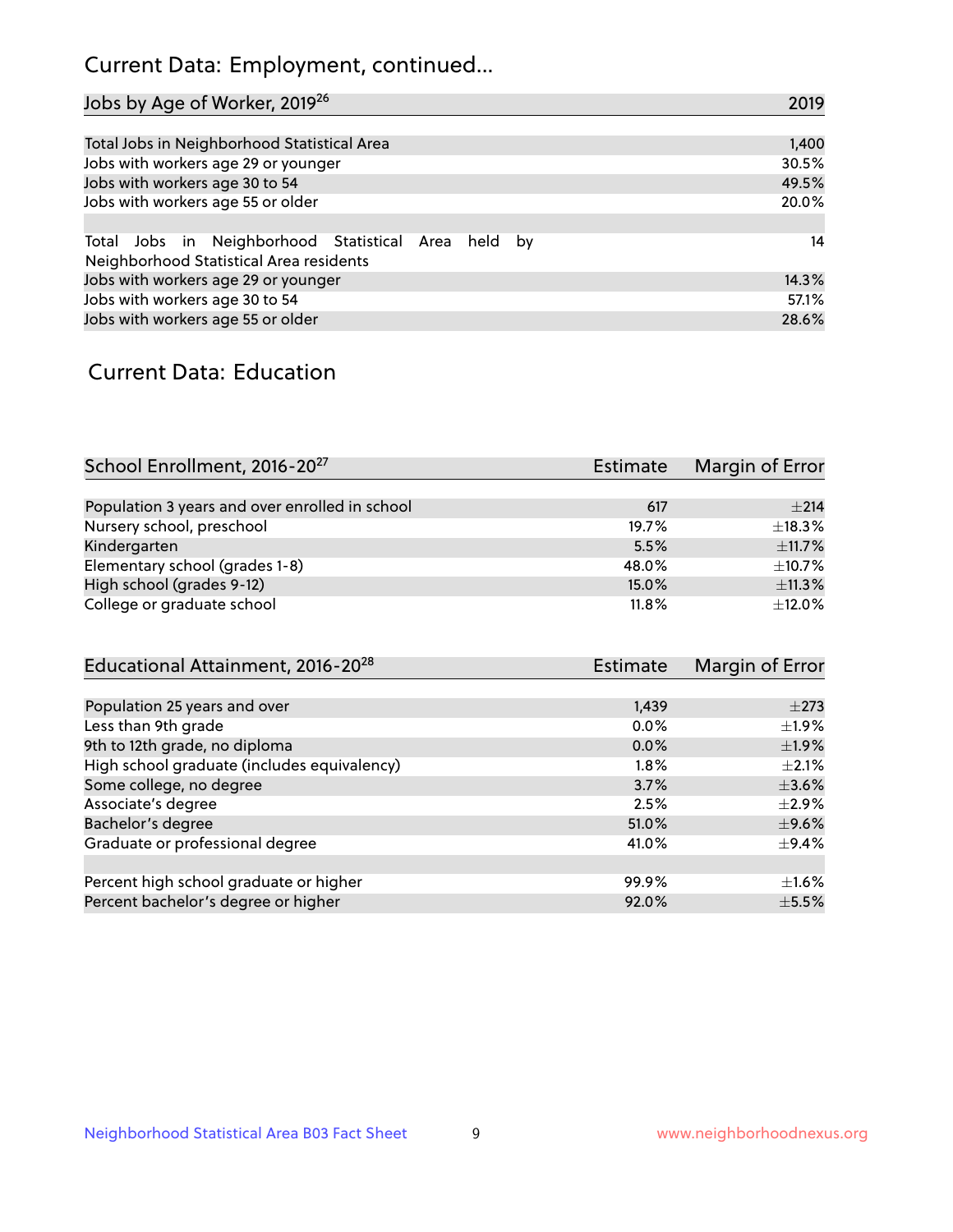## Current Data: Housing

| Households by Type, 2016-20 <sup>29</sup>            | <b>Estimate</b> | Margin of Error |
|------------------------------------------------------|-----------------|-----------------|
|                                                      |                 |                 |
| <b>Total households</b>                              | 876             | ±144            |
| Family households (families)                         | 66.7%           | ±12.9%          |
| With own children under 18 years                     | 38.9%           | ±12.4%          |
| Married-couple family                                | 62.9%           | $\pm$ 12.1%     |
| With own children of the householder under 18 years  | 36.1%           | ±12.0%          |
| Male householder, no spouse present, family          | 1.4%            | $\pm 2.5\%$     |
| With own children of the householder under 18 years  | 0.9%            | $\pm 2.1\%$     |
| Female householder, no spouse present, family        | 2.4%            | $\pm 3.5\%$     |
| With own children of the householder under 18 years  | 1.9%            | $\pm$ 3.2%      |
| Nonfamily households                                 | 33.3%           | $\pm$ 9.5%      |
| Householder living alone                             | 29.0%           | ±9.9%           |
| 65 years and over                                    | 7.7%            | $\pm$ 5.4%      |
|                                                      |                 |                 |
| Households with one or more people under 18 years    | 40.4%           | ±12.7%          |
| Households with one or more people 65 years and over | 20.0%           | $\pm$ 5.6%      |
|                                                      |                 |                 |
| Average household size                               | 2.50            | $\pm$ 0.36      |
| Average family size                                  | 3.16            | $\pm$ 0.26      |
| Housing Occupancy, 2016-20 <sup>30</sup>             | <b>Estimate</b> | Margin of Error |
| Total housing units                                  | 979             | $\pm$ 157       |
| Occupied housing units                               | 89.6%           | $\pm$ 3.1%      |
| Vacant housing units                                 | 10.4%           | ±12.3%          |
|                                                      |                 |                 |
| Homeowner vacancy rate                               | 0.9             | $\pm 2.4$       |
| Rental vacancy rate                                  | 0.2             | $\pm$ 4.4       |
| Units in Structure, 2016-20 <sup>31</sup>            | <b>Estimate</b> | Margin of Error |
|                                                      |                 |                 |
| Total housing units                                  | 979             | $\pm$ 157       |
| 1-unit, detached                                     | 57.4%           | $\pm$ 9.5%      |
| 1-unit, attached                                     | 7.2%            | $\pm$ 7.0%      |
| 2 units                                              | 0.0%            | $\pm 1.0\%$     |
| 3 or 4 units                                         | 2.6%            | ±2.8%           |
| 5 to 9 units                                         | 6.2%            | $\pm$ 7.8%      |
| 10 to 19 units                                       | 5.6%            | $\pm$ 5.1%      |
| 20 or more units                                     | 21.0%           | $\pm$ 8.9%      |
| Mobile home                                          | 0.0%            | $\pm1.0\%$      |
| Boat, RV, van, etc.                                  | $0.0\%$         | $\pm 1.0\%$     |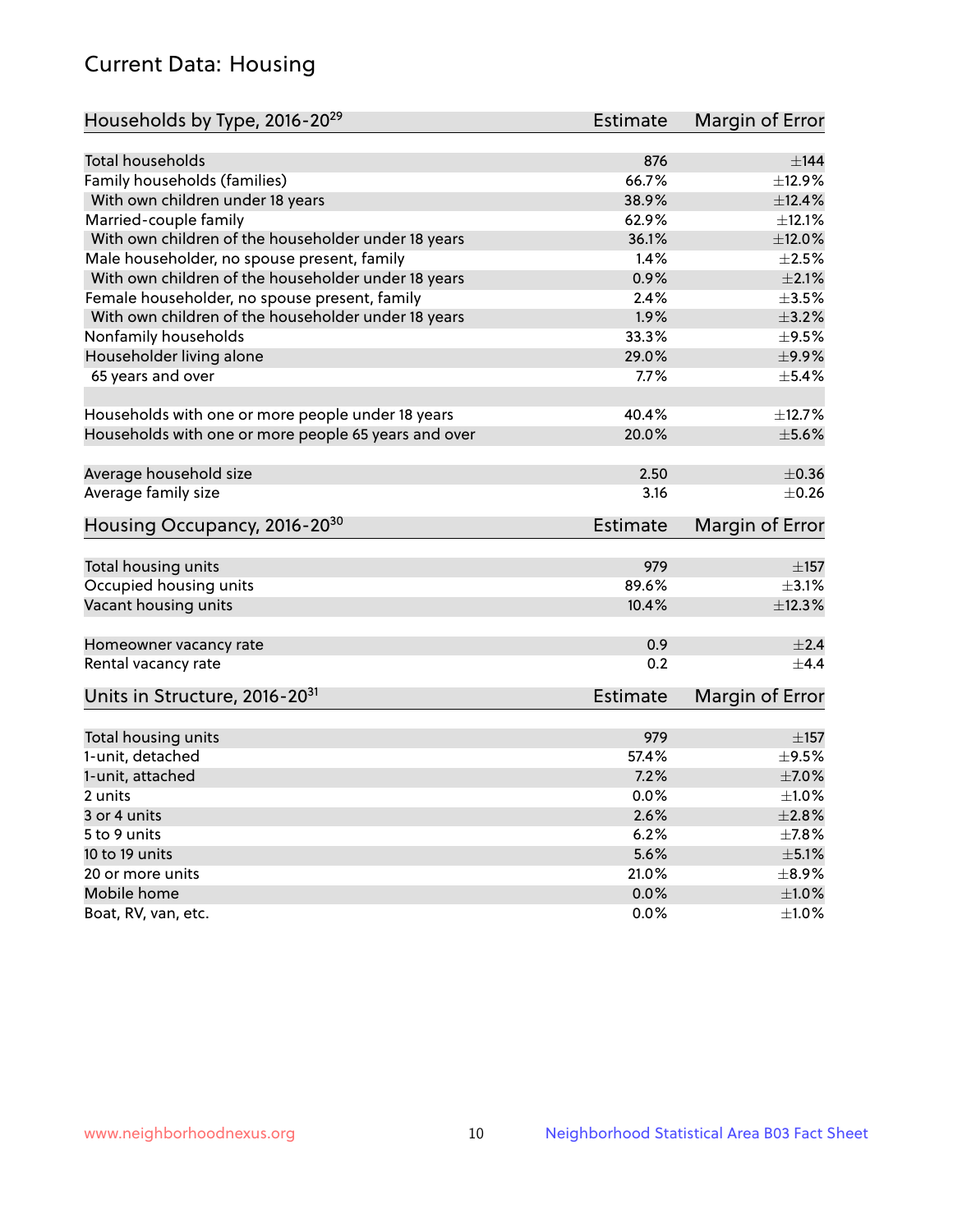## Current Data: Housing, continued...

| Year Structure Built, 2016-20 <sup>32</sup>    | <b>Estimate</b> | Margin of Error |
|------------------------------------------------|-----------------|-----------------|
| Total housing units                            | 979             | $\pm$ 157       |
| Built 2014 or later                            | 4.1%            | ±4.3%           |
| Built 2010 to 2013                             | 2.6%            | $\pm 4.1\%$     |
| Built 2000 to 2009                             | 13.6%           | ±7.8%           |
| Built 1990 to 1999                             | 16.5%           | $\pm$ 6.4%      |
| Built 1980 to 1989                             | 21.1%           | $\pm$ 8.7%      |
| Built 1970 to 1979                             | 7.7%            | $\pm$ 8.2%      |
| Built 1960 to 1969                             | 10.7%           | $\pm$ 7.2%      |
| Built 1950 to 1959                             | 15.0%           | $\pm$ 6.9%      |
| Built 1940 to 1949                             | 4.7%            | $\pm$ 7.0%      |
| Built 1939 or earlier                          | 4.0%            | $\pm$ 5.5%      |
| Housing Tenure, 2016-2033                      | <b>Estimate</b> | Margin of Error |
| Occupied housing units                         | 876             | $\pm$ 144       |
| Owner-occupied                                 | 72.3%           | $\pm$ 9.5%      |
| Renter-occupied                                | 27.7%           | $\pm$ 8.6%      |
| Average household size of owner-occupied unit  | 2.90            | $\pm$ 0.39      |
| Average household size of renter-occupied unit | 1.46            | $+0.41$         |
| Residence 1 Year Ago, 2016-20 <sup>34</sup>    | <b>Estimate</b> | Margin of Error |
| Population 1 year and over                     | 2,147           | $\pm 462$       |
| Same house                                     | 92.0%           | ±6.7%           |
| Different house in the U.S.                    | 8.0%            | ±4.3%           |
| Same county                                    | 4.4%            | $\pm$ 3.3%      |
| Different county                               | 3.6%            | $\pm 2.9\%$     |
| Same state                                     | 2.0%            | $\pm 2.4\%$     |
| Different state                                | 1.6%            | $\pm1.7\%$      |
| Abroad                                         | 0.0%            | $\pm$ 0.4%      |
| Value of Housing Unit, 2016-20 <sup>35</sup>   | <b>Estimate</b> | Margin of Error |
| Owner-occupied units                           | 634             | $\pm$ 133       |
| Less than \$50,000                             | 0.0%            | $\pm$ 4.2%      |
| \$50,000 to \$99,999                           | 1.0%            | ±3.9%           |
| \$100,000 to \$149,999                         | 4.8%            | $\pm$ 4.4%      |
| \$150,000 to \$199,999                         | 0.8%            | $\pm 2.6\%$     |
| \$200,000 to \$299,999                         | 3.3%            | $\pm 4.5\%$     |
| \$300,000 to \$499,999                         | 9.6%            | $\pm$ 8.6%      |
| \$500,000 to \$999,999                         | 27.0%           | $\pm$ 12.1%     |
| \$1,000,000 or more                            | 53.3%           | $\pm$ 17.5%     |
| Mortgage Status, 2016-20 <sup>36</sup>         | <b>Estimate</b> | Margin of Error |
| Owner-occupied units                           | 634             | $\pm$ 133       |
| Housing units with a mortgage                  | 71.7%           | $\pm$ 16.6%     |
| Housing units without a mortgage               | 28.3%           | ±14.5%          |
|                                                |                 |                 |

Neighborhood Statistical Area B03 Fact Sheet 11 11 www.neighborhoodnexus.org

Housing units without a mortgage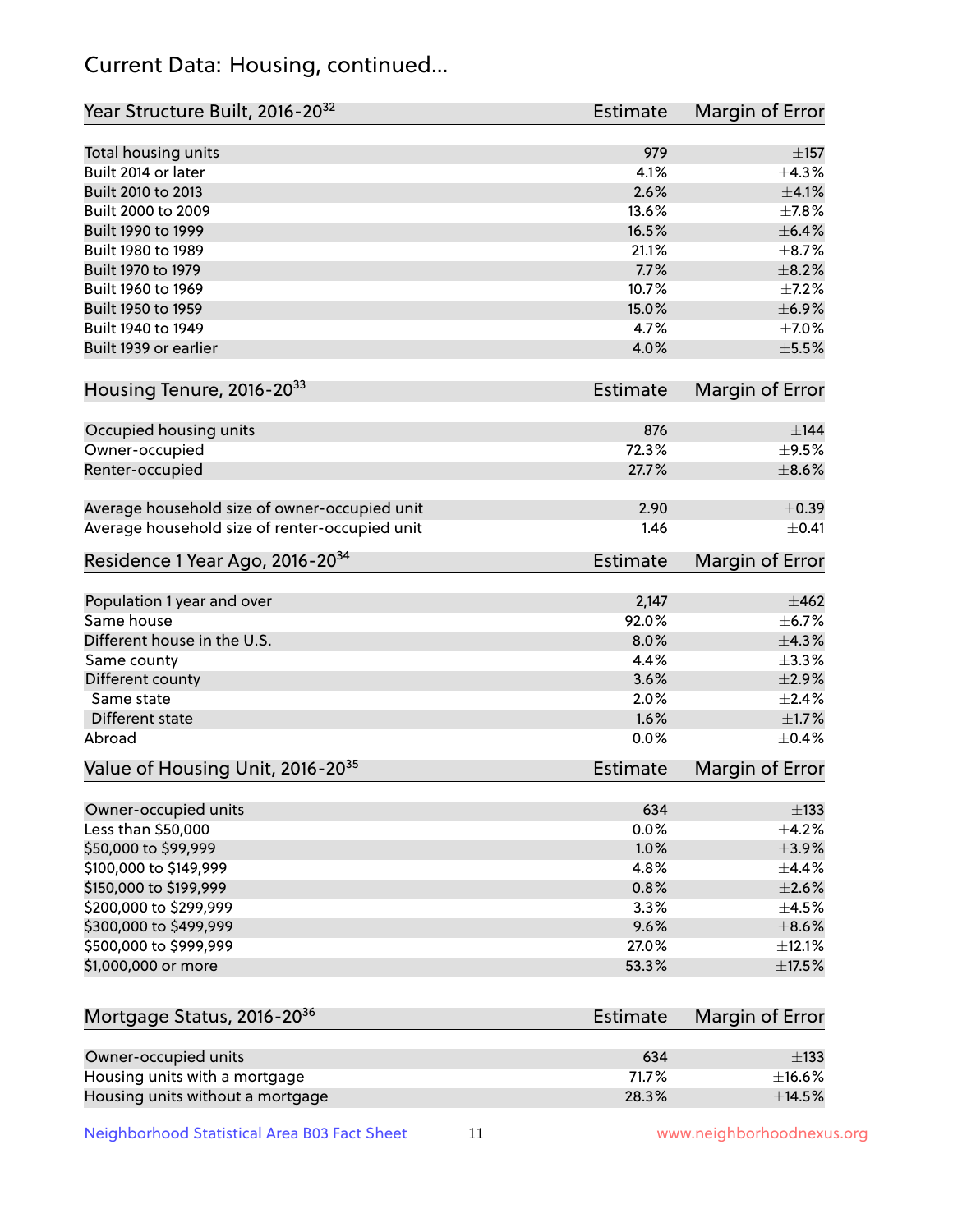## Current Data: Housing, continued...

| Selected Monthly Owner Costs, 2016-20 <sup>37</sup> | Estimate   | Margin of Error |
|-----------------------------------------------------|------------|-----------------|
|                                                     |            |                 |
| Housing units with a mortgage                       | 455        | ±142            |
| Less than \$300                                     | 0.0%       | $\pm 2.9\%$     |
| \$300 to \$499                                      | 0.0%       | $\pm 2.9\%$     |
| \$500 to \$999                                      | 2.3%       | $\pm$ 5.3%      |
| \$1,000 to \$1,499                                  | 11.5%      | $\pm$ 9.1%      |
| \$1,500 to \$1,999                                  | 1.5%       | ±3.4%           |
| \$2,000 to \$2,999                                  | 22.4%      | ±17.3%          |
| \$3,000 or more                                     | 62.2%      | $\pm$ 18.5%     |
|                                                     |            |                 |
| Median (dollars)                                    | $\ddagger$ | $\ddagger$      |
|                                                     |            |                 |
| Housing units without a mortgage                    | 179        | $\pm$ 99        |
| Less than \$150                                     | 0.0%       | ±7.4%           |
| \$150 to \$249                                      | 0.0%       | ±7.4%           |
| \$250 to \$349                                      | 0.0%       | ±7.4%           |
| \$350 to \$499                                      | 0.2%       | $\pm$ 7.8%      |
| \$500 to \$699                                      | 12.8%      | $\pm 21.6\%$    |
| \$700 or more                                       | 87.0%      | ±24.5%          |
|                                                     |            |                 |
| Median (dollars)                                    | $\ddagger$ | $\ddagger$      |

| Selected Monthly Owner Costs as a Percentage of | <b>Estimate</b> | Margin of Error |
|-------------------------------------------------|-----------------|-----------------|
| Household Income, 2016-20 <sup>38</sup>         |                 |                 |
|                                                 |                 |                 |
| Housing units with a mortgage <sup>39</sup>     | 455             | $\pm$ 162       |
| Less than 20.0 percent                          | 55.7%           | $\pm$ 19.8%     |
| 20.0 to 24.9 percent                            | 13.8%           | $\pm$ 9.9%      |
| 25.0 to 29.9 percent                            | 5.4%            | $\pm$ 6.4%      |
| 30.0 to 34.9 percent                            | 4.9%            | $\pm$ 5.7%      |
| 35.0 percent or more                            | 20.3%           | $\pm$ 15.1%     |
|                                                 |                 |                 |
| Housing units without a mortgage <sup>40</sup>  | 179             | $\pm 104$       |
| Less than 10.0 percent                          | 64.0%           | ±28.3%          |
| 10.0 to 14.9 percent                            | 10.3%           | $\pm$ 12.4%     |
| 15.0 to 19.9 percent                            | 14.3%           | ±24.8%          |
| 20.0 to 24.9 percent                            | 3.6%            | $\pm$ 8.2%      |
| 25.0 to 29.9 percent                            | 0.1%            | $\pm$ 5.2%      |
| 30.0 to 34.9 percent                            | 3.4%            | $\pm$ 9.0%      |
| 35.0 percent or more                            | 4.2%            | ±11.7%          |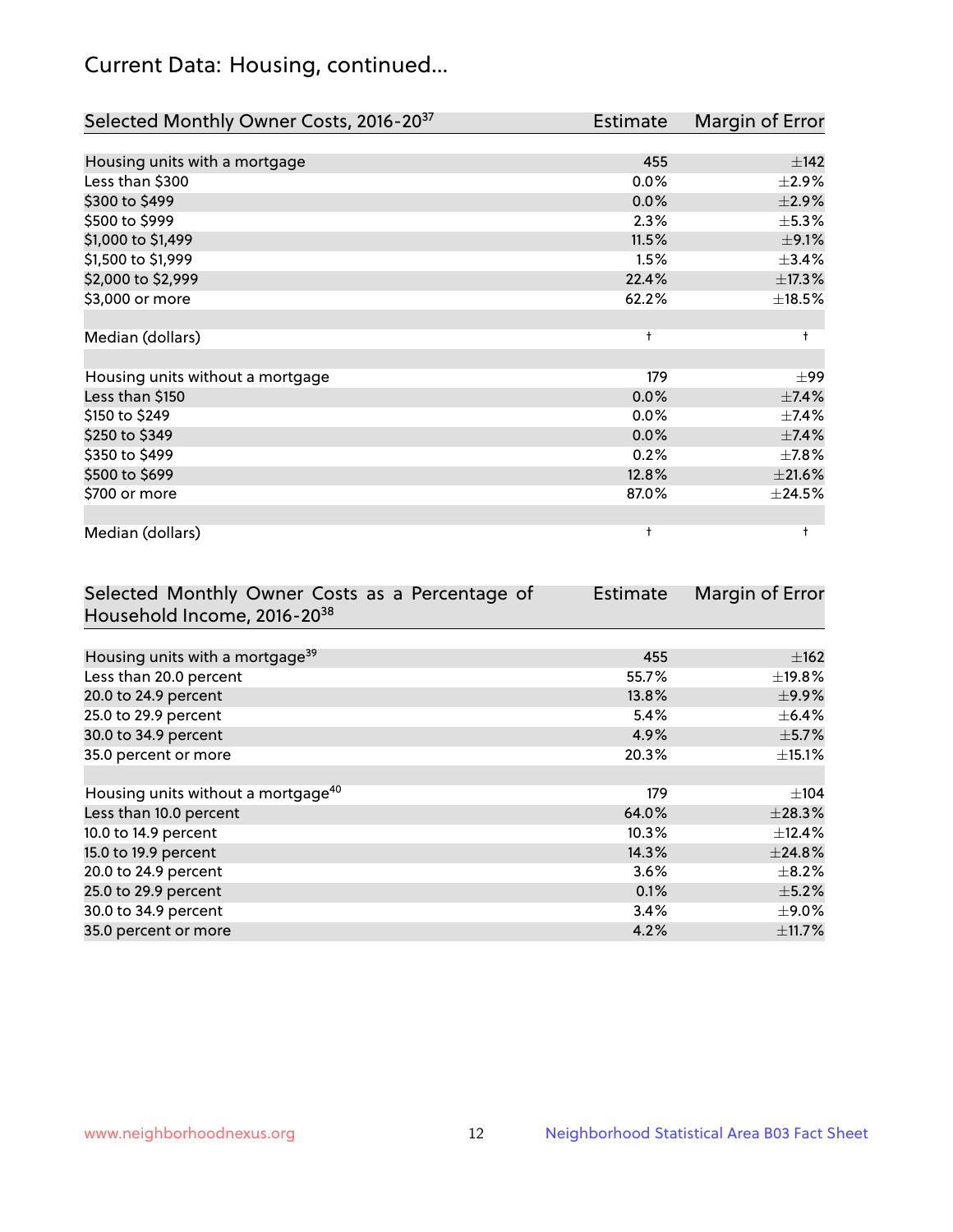## Current Data: Housing, continued...

| Gross Rent, 2016-20 <sup>41</sup>               | <b>Estimate</b> | Margin of Error |
|-------------------------------------------------|-----------------|-----------------|
|                                                 |                 |                 |
| Occupied units paying rent                      | 242             | $+86$           |
| Less than \$200                                 | 0.0%            | $\pm$ 6.7%      |
| \$200 to \$499                                  | 0.0%            | $\pm$ 9.5%      |
| \$500 to \$749                                  | 0.1%            | $\pm$ 8.7%      |
| \$750 to \$999                                  | 0.0%            | $\pm$ 6.7%      |
| \$1,000 to \$1,499                              | 57.7%           | ±28.6%          |
| \$1,500 to \$1,999                              | 25.2%           | ±17.4%          |
| \$2,000 or more                                 | 16.9%           | ±23.9%          |
| Median (dollars)                                | \$1,432         | ±161            |
|                                                 |                 |                 |
| No rent paid                                    | $\mathbf 0$     | $\pm$ 9         |
|                                                 |                 |                 |
| Gross Rent as a Percentage of Household Income, | <b>Estimate</b> | Margin of Error |
| $2016 - 20^{42}$                                |                 |                 |
|                                                 |                 |                 |
| Occupied units paying rent <sup>43</sup>        | 242             | ±111            |
| Less than 15.0 percent                          | 28.1%           | $\pm 21.5\%$    |
| 15.0 to 19.9 percent                            | 24.1%           | ±19.9%          |
| 20.0 to 24.9 percent                            | 15.2%           | ±13.0%          |
| 25.0 to 29.9 percent                            | 9.4%            | $\pm$ 11.8%     |
| 30.0 to 34.9 percent                            | 9.6%            | ±14.1%          |
| 35.0 percent or more                            | 13.7%           | ±17.5%          |

# Current Data: Transportation

| Commuting to Work, 2016-20 <sup>44</sup>  | <b>Estimate</b> | Margin of Error |
|-------------------------------------------|-----------------|-----------------|
|                                           |                 |                 |
| Workers 16 years and over                 | 1,092           | $\pm 253$       |
| Car, truck, or van - drove alone          | 81.4%           | $\pm$ 7.4%      |
| Car, truck, or van - carpooled            | 2.7%            | $\pm$ 3.1%      |
| Public transportation (excluding taxicab) | $0.7\%$         | $\pm 1.6\%$     |
| Walked                                    | $0.0\%$         | $\pm$ 0.9%      |
| Other means                               | 0.6%            | $\pm 1.5\%$     |
| Worked at home                            | 14.6%           | ±10.8%          |
|                                           |                 |                 |
| Mean travel time to work (minutes)        | 22.9            | $\pm$ 5.5       |

| Access to a Vehicle, 2016-20 <sup>45</sup> | <b>Estimate</b> | Margin of Error |
|--------------------------------------------|-----------------|-----------------|
|                                            |                 |                 |
| Occupied housing units                     | 876             | ±144            |
| No vehicles available                      | $0.0\%$         | $+1.5%$         |
| 1 vehicle available                        | 29.1%           | $\pm$ 9.6%      |
| 2 vehicles available                       | 50.4%           | $\pm$ 13.5%     |
| 3 or more vehicles available               | 20.5%           | $+10.8%$        |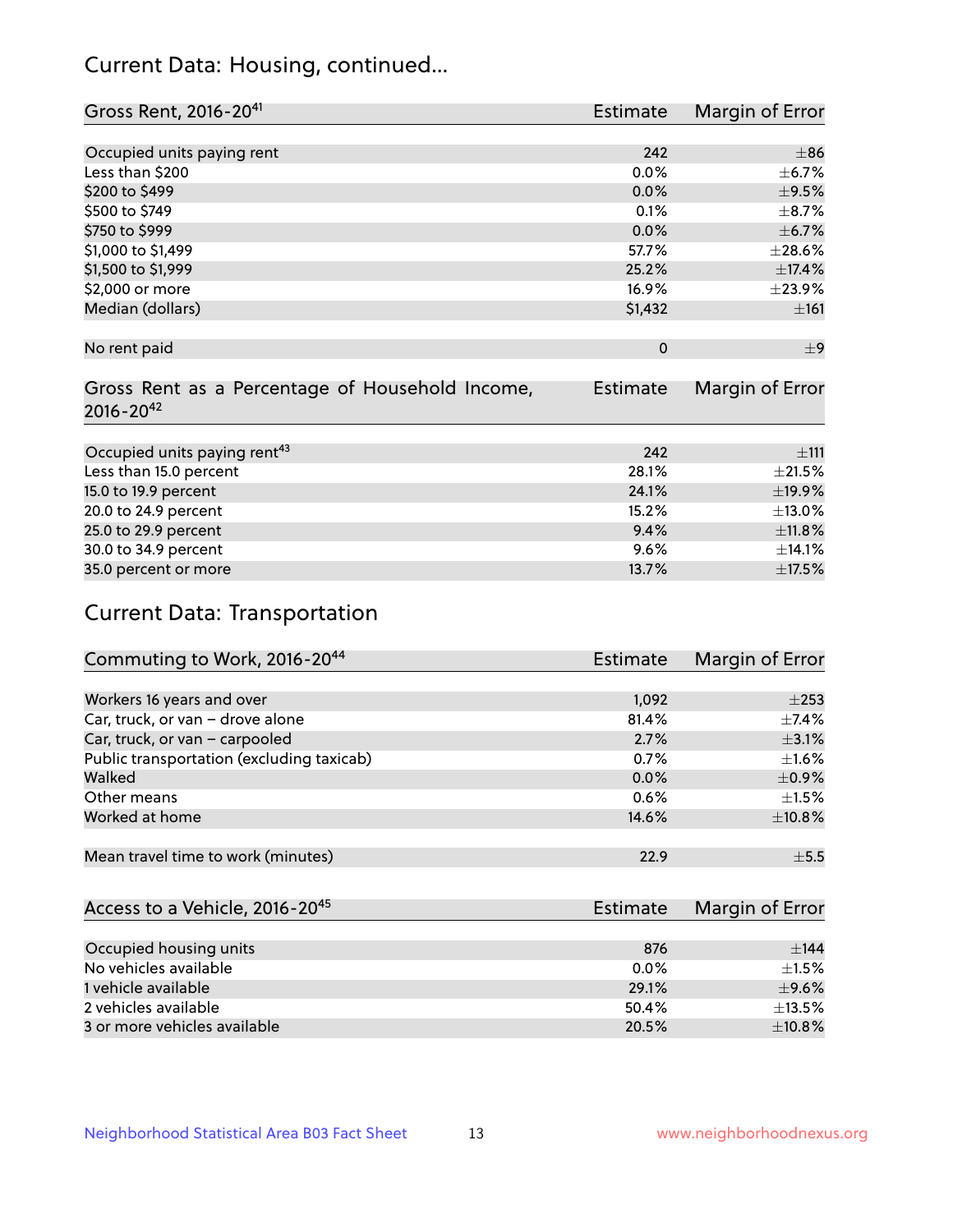## Current Data: Health

| Health Insurance coverage, 2016-2046                    | Estimate | Margin of Error |
|---------------------------------------------------------|----------|-----------------|
|                                                         |          |                 |
| Civilian Noninstitutionalized Population                | 2,186    | ±481            |
| With health insurance coverage                          | 97.1%    | $\pm$ 27.4%     |
| With private health insurance coverage                  | 91.8%    | ±26.4%          |
| With public health coverage                             | 10.9%    | $\pm$ 3.8%      |
| No health insurance coverage                            | 2.9%     | $\pm 2.7\%$     |
| Civilian Noninstitutionalized Population Under 19 years | 660      | $\pm 660$       |
| No health insurance coverage                            | 4.3%     | $\pm$ 6.3%      |
|                                                         |          |                 |
| Civilian Noninstitutionalized Population 19 to 64 years | 1,285    | $\pm 279$       |
| In labor force:                                         | 1,015    | $\pm 234$       |
| Employed:                                               | 974      | $\pm 235$       |
| With health insurance coverage                          | 98.2%    | $\pm 2.8\%$     |
| With private health insurance coverage                  | 98.2%    | $\pm 2.8\%$     |
| With public coverage                                    | 0.5%     | $\pm 1.1\%$     |
| No health insurance coverage                            | 1.8%     | ±2.8%           |
|                                                         |          |                 |
| Unemployed:                                             | 41       | $\pm 235$       |
| With health insurance coverage                          | 77.6%    | ±60.9%          |
| With private health insurance coverage                  | 77.5%    | ±60.9%          |
| With public coverage                                    | 0.1%     | ±23.2%          |
| No health insurance coverage                            | 22.4%    | $\pm$ 44.6%     |
|                                                         |          |                 |
| Not in labor force:                                     | 270      | $\pm$ 132       |
| With health insurance coverage                          | 96.7%    | ±12.3%          |
| With private health insurance coverage                  | 96.7%    | ±12.3%          |
| With public coverage                                    | 0.0%     | $\pm$ 3.5%      |
| No health insurance coverage                            | 3.3%     | $\pm$ 7.9%      |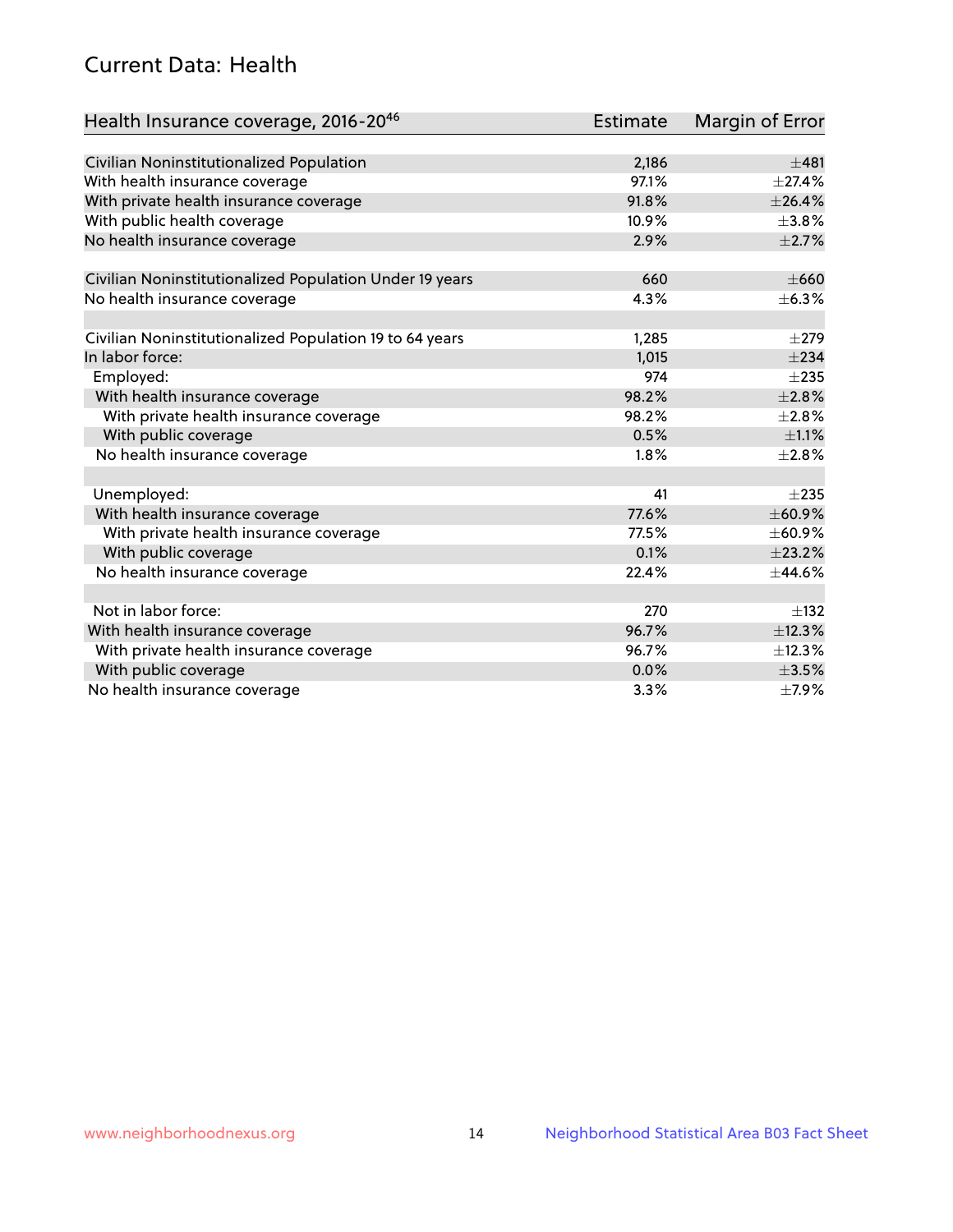#### Notes:

- 1. Source: U.S. Census Bureau, Decennial Census 2000, SF1 tables P8, P12; American Community Survey, tables B01001, B03002
- 2. This category includes Pacific Islanders, Native Americans and Alaska Natives, people who identify as some other race, and those who identify as bi/multi racial.
- 3. Source: U.S. Census Bureau, Decennial Census 2000, SF1 tables P15, P16, P18, P19; American Community Survey, tables B11001, B11005, B11003
- 4. Source: U.S. Census Bureau, Decennial Census 2000, SF3 table P37; American Community Survey, table B15002
- 5. Source: U.S. Census Bureau, Longitudinal Employer-Household Dynamics Residential Area Characteristics, Table JT01 (Primary Jobs); Workplace Area Characteristics, Table JT00 (All Jobs)
- 6. Source: U.S. Census Bureau, Decennial Census 2000, SF3 tables P52, P87; American Community Survey, tables B19001, B17001
- 7. Source: U.S. Census Bureau, Decennial Census 2000, SF1 tables H3, H4; American Community Survey, tables B25002, B25009
- 8. Source: U.S. Census Bureau, Decennial Census 2000, SF3 table H44; American Community Survey, tables B25044
- 9. Source: Atlanta Police Department, COBRA; U.S. Census Bureau, American Community Survey, table B01001
- 10. Source: U.S. Census Bureau, American Community Survey, table B01001
- 11. Source: U.S. Census Bureau, American Community Survey, table B03002
- 12. Source: U.S. Census Bureau, American Community Survey, table B05002
- 13. Source: U.S. Census Bureau, American Community Survey, table B05003
- 14. Source: U.S. Census Bureau, American Community Survey, tables B19001, B19025, B19051, B19061, B19055, B19065, B19059, B19069, B19056, B19066, B19057, B19067, B22001, B19101, B19127
- 15. Source: U.S. Census Bureau, American Community Survey, tables B19201, B19214, B20017, B19313
- 16. Source: U.S. Census Bureau, American Community Survey, table B17010
- 17. Source: U.S. Census Bureau, American Community Survey, tables B17001, B17006, B17021, B17007. Table totals may be lower than the total population, as they are based on the population for whom poverty status is determined.
- 18. Source: U.S. Census Bureau, American Community Survey, B17001H, B17001B, B17001D, B17001I. Table totals may be lower than the total population, as they are based on the population for whom poverty status is determined.
- 19. Source: U.S. Census Bureau, American Community Survey, tables B23001, B23008
- 20. Source: U.S. Census Bureau, American Community Survey, table C24030
- 21. Source: U.S. Census Bureau, American Community Survey, table C24010
- 22. Source: U.S. Census Bureau, American Community Survey, table B24080
- 23. Source: U.S. Census Bureau, Longitudinal Employer-Household Dynamics Origin-Destination Data, Tables JT00 Main and JT00 Aux
- 24. Source: U.S. Census Bureau, Longitudinal Employer-Household Dynamics Origin-Destination Data, Tables JT00 Main and JT00 Aux
- 25. Source: U.S. Census Bureau, Longitudinal Employer-Household Dynamics Origin-Destination Data, Tables JT00 Main and JT00 Aux
- 26. Source: U.S. Census Bureau, Longitudinal Employer-Household Dynamics Origin-Destination Data, Tables JT00 Main and JT00 Aux
- 27. Source: U.S. Census Bureau, American Community Survey, table B14001
- 28. Source: U.S. Census Bureau, American Community Survey, table B15002
- 29. Source: U.S. Census Bureau, American Community Survey, tables B11001, B11003, B11007, B11005, B09019
- 30. Source: U.S. Census Bureau, American Community Survey, tables B25002, B25003, B25004
- 31. Source: U.S. Census Bureau, American Community Survey, table B25024
- 32. Source: U.S. Census Bureau, American Community Survey, table B25034
- 33. Source: U.S. Census Bureau, American Community Survey, tables B25009, B25008, B25003
- 34. Source: U.S. Census Bureau, American Community Survey, table B07003
- 35. Source: U.S. Census Bureau, American Community Survey, table B25075. This value is self-reported and may differ from home values as determined by the County Tax Assessor.
- 36. Source: U.S. Census Bureau, American Community Survey, table B25081
- 37. Source: U.S. Census Bureau, American Community Survey, table B25087
- 38. Source: U.S. Census Bureau, American Community Survey, table B25091
- 39. Excludes units where Selected Monthly Owner Costs as a Percentage of Income cannot be computed.
- 40. Excludes units where Selected Monthly Owner Costs as a Percentage of Income cannot be computed.
- 41. Source: U.S. Census Bureau, American Community Survey, table B25063
- 42. Source: U.S. Census Bureau, American Community Survey, table B25070
- 43. Excludes units where Gross Rent as a Percentage of Income cannot be computed.
- 44. Source: U.S. Census Bureau, American Community Survey, tables B08101, B08013
- 45. Source: U.S. Census Bureau, American Community Survey, table B25044
- 46. Source: U.S. Census Bureau, American Community Survey, tables B18135, B27011

The dagger (†) symbol denotes values that cannot be computed.